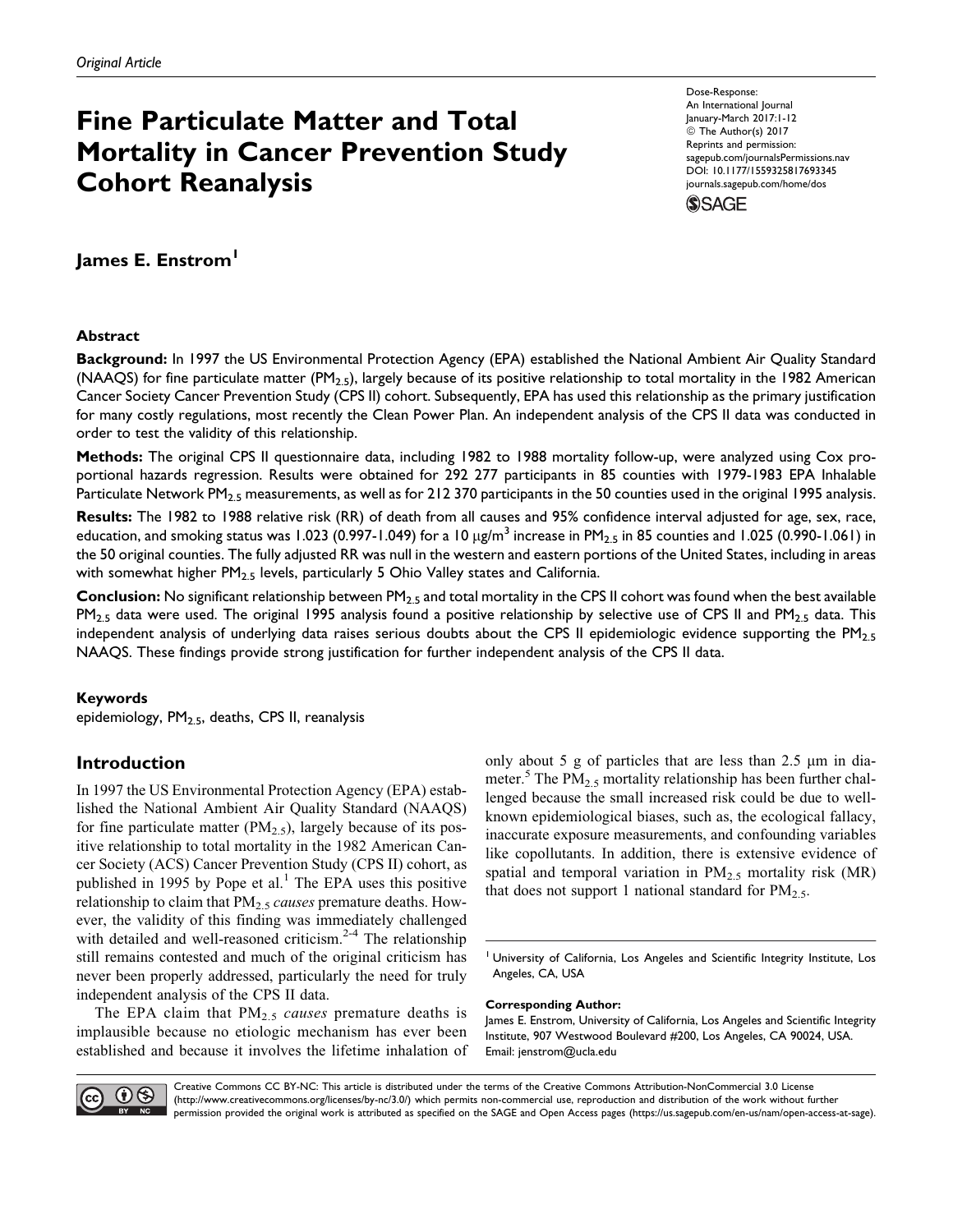In spite of these serious problems, EPA and the major  $PM_{2.5}$ investigators continue to assert that their positive findings are sufficient proof that  $PM<sub>2.5</sub> causes premature deaths. Their pre$ mature death claim has been used to justify many costly EPA regulations, most recently, the Clean Power Plan.<sup>6</sup> Indeed, 85% of the total estimated benefits of all EPA regulations have been attributed to reductions in  $PM_{2.5}$ -related premature deaths. With the assumed benefits of  $PM_{2.5}$  reductions playing such a major role in EPA regulatory policy, it is essential that the relationship of  $PM_{2.5}$  to mortality be independently verified with transparent data and reproducible findings.

In 1998, the Health Effects Institute (HEI) in Boston was commissioned to conduct a detailed reanalysis of the original Pope 1995 findings. The July 2000 HEI Reanalysis Report (HEI 2000) included "PART I: REPLICATION AND VALIDATION" and "PART II: SENSITIVITY ANALYSES."<sup>7</sup> The HEI Reanalysis Team lead by Daniel Krewski successfully replicated and validated the 1995 CPS II findings, but they did not analyze the CPS II data in ways that would determine whether the original results remained robust using different sources of air pollution data. For instance, none of their models used the best available PM<sub>2.5</sub> measurements as of 1995.

Particularly troubling is the fact that EPA and the major  $PM_{2.5}$  investigators have ignored multiple null findings on the relationship between  $PM_{2.5}$  and mortality in California. These null findings include my 2005 paper, $8\text{ }2006\text{ clarification}, 9\text{ }2012$ American Statistical Society Joint Statistical Meeting Proceedings paper,<sup>10</sup> and 2015 International Conference on Climate Change presentation about the Clean Power Plan and  $PM<sub>2.5</sub>$ related cobenefits.<sup>6</sup> There is now overwhelming evidence of a null  $PM_{2.5}$  mortality relationship in California dating back to 2000. The problems with the  $PM_{2.5}$  mortality relationship have generated substantial scientific and political concern.

During 2011 to 2013, the US House Science, Space, and Technology Committee (HSSTC) repeatedly requested that EPA provide access to the underlying CPS II data, particularly since substantial Federal funding has been used for CPS II  $PM_{2.5}$ mortality research and publications. On July 22, 2013, the HSSTC made a particularly detailed request to EPA that included 49 pages of letters dating back to September 22,  $2011$ .<sup>11</sup> When EPA failed to provide the requested data, the HSSTC issued an August 1, 2013 subpoena to EPA for the CPS II data.<sup>12</sup> The ACS refused to comply with the HSSTC subpoena, as explained in an August 19, 2013 letter to EPA by Chief Medical Officer Otis W. Brawley.<sup>13</sup> Then, following the subpoena, ACS has refused to work with me and 3 other highly qualified investigators regarding collaborative analysis of the CPS II data.<sup>14</sup> Finally, HEI has refused to conduct my proposed CPS II analyses.<sup>15</sup> However, my recent acquisition of an original version of the CPS II data has made possible this first truly independent analysis.

## Methods

Computer files containing the original 1982 ACS CPS II deidentified questionnaire data and 6-year follow-up data on deaths from September 1, 1982 through August 31, 1988, along with detailed documentation, were obtained from a source with appropriate access to these data, as explained in the "Acknowledgments." This article presents my initial analysis of the CPS II cohort and it is subject to the limitations of data and documentation that is not as complete and current as the data and documentation possessed by ACS.

The research described below is exempt from human participants or ethics approval because it involved only statistical analysis of existing deidentified data. Human participants' approval was obtained by ACS in 1982 when each individual enrolled in CPS II. Because of the epidemiologic importance of this analysis, an effort will be made to post on my Scientific Integrity Institute website a version of the CPS II data that fully preserves the confidentiality of all of participants and that contains enough information to verify my findings.

Of the 1.2 million total CPS II participants, analysis has been done on 297 592 participants residing in 85 counties in the continental United States with 1979 to 1983 EPA Inhalable Particulate Network (IPN)  $PM_{2.5}$  measurements.<sup>16,17</sup> Among these participants, there were 18 612 total deaths from September 1, 1982 through August 31, 1988; 17 329 of these deaths (93.1%) had a known date of death. Of the 297 592 participants, 292 277 had age at entry of 30 to 99 years and sex of male [1] or female [2]. Of the 292 277 participants, 269 766 had race of white [1,2,5] or black [3,4]; education level of no or some high school [1,2], high school graduate [3], some college [4,5], college graduate [6], or graduate school [7]; and smoking status of never [1], former [5-8 for males and 3 for females], or current [2-4 for males and 2 for females]. Those participants reported to be dead [D, G, K] but without an exact date of death have been assumed to be alive in this analysis. The unconfirmed deaths were randomly distributed and did not impact relative comparisons of death in a systematic way. The computer codes for the above variables are shown in brackets.

CPS II participants were entered into the master data file geographically. Since this deidentified data file does not contain home addresses, the Division number and Unit number assigned by ACS to each CPS II participant have been used to define their county of residence. For instance, ACS Division 39 represents the state of Ohio and its Unit 041 represents Jefferson County, which includes the city of Steubenville, where the IPN  $PM_{2.5}$  measurements were made. In other words, most of the 575 participants in Unit 041 lived in Jefferson County as of September 1, 1982. The IPN  $PM_{2.5}$  value of 29.6739  $\mu$ g/m<sup>3</sup>, based on measurements made in Steubenville, was assigned to all CPS II participants in Unit 041. This  $PM_{2.5}$ value is a weighted average of 53 measurements (mean of 33.9260  $\mu$ g/m<sup>3</sup>) and 31 measurements (mean of 29.4884  $\mu$ g/m<sup>3</sup>) made during  $1979$  to  $1982^{16}$  and 53 measurements (mean of 27.2473  $\mu$ g/m<sup>3</sup>) and 54 measurements (mean of 28.0676  $\mu$ g/m<sup>3</sup>) made during 1983.<sup>17</sup> The IPN PM<sub>2.5</sub> data were collected only during 1979 to 1983, although some other IPN air pollution data were collected through 1984. The values for each county that includes a city with CPS II participants and IPN  $PM_{2.5}$  measurements are shown in Appendix Table A1.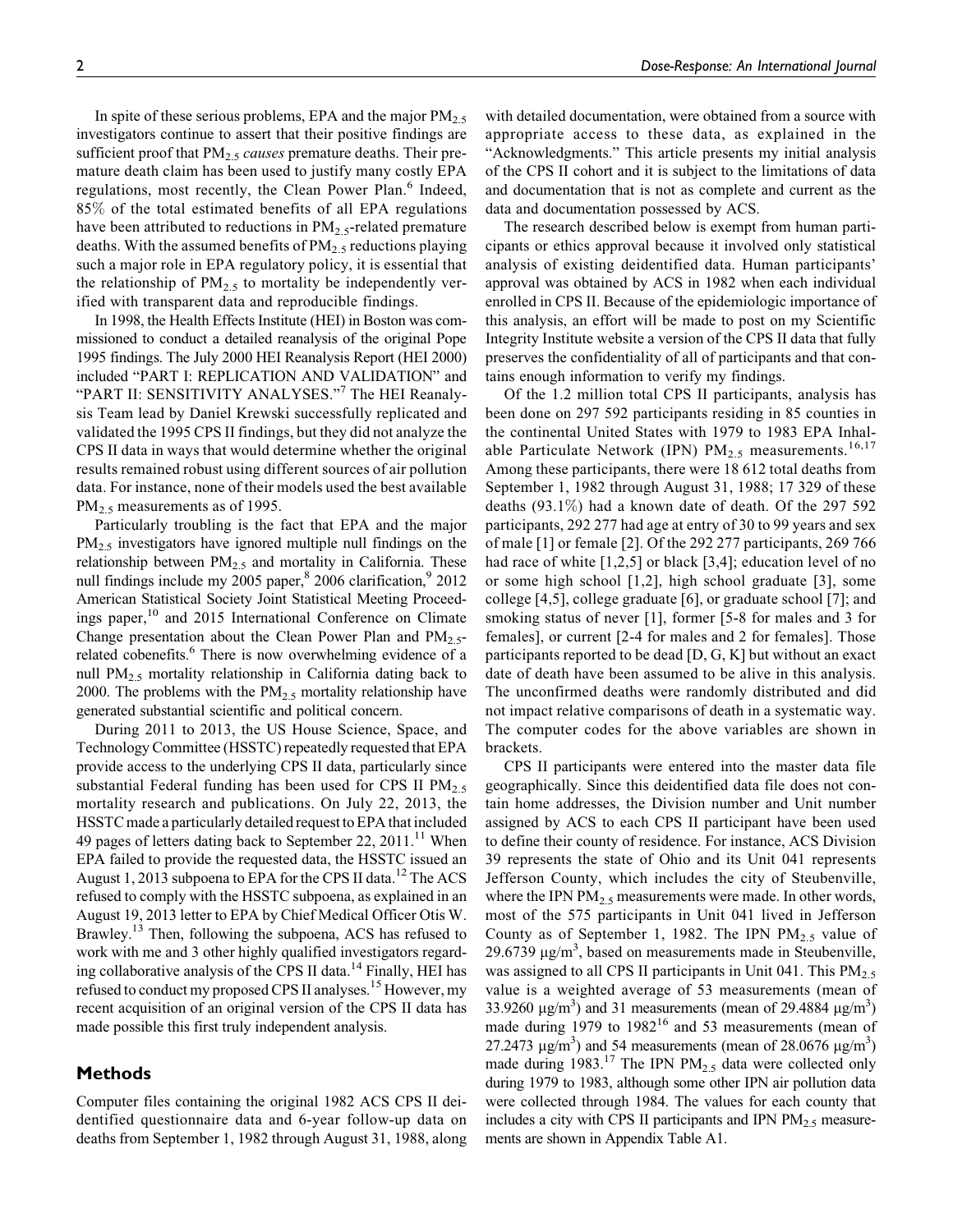**Table 1.** Summary Characteristics of CPS II Participants in (1) Pope 1995 Table 1,<sup>1</sup> (2) HEI 2000 Table 24,<sup>7</sup> and (3) Current Analysis Based on CPS II Participants in 50 and 85 Counties.

|                                                             | Pope 1995<br>Table I | <b>HEI 2000</b> | Current CPS II Analysis |                                                                                              |                 |  |
|-------------------------------------------------------------|----------------------|-----------------|-------------------------|----------------------------------------------------------------------------------------------|-----------------|--|
| Characteristics                                             |                      | Table 24        |                         | $n = 50$ HEI PM <sub>2.5</sub> $n = 50$ IPN PM <sub>2.5</sub> $n = 85$ IPN PM <sub>2.5</sub> |                 |  |
| Number of metro areas                                       | 50                   | 50              |                         |                                                                                              |                 |  |
| Number of counties                                          | Not stated           | Not stated      | 50                      | 50                                                                                           | 85              |  |
| Age-sex-adjusted participants                               |                      |                 | 212 370                 | 212 370                                                                                      | 292 277         |  |
| Fully adjusted participants                                 | 295 223              | 298 817         | 195 215                 | 195 215                                                                                      | 269 766         |  |
| Age-sex-adjusted deaths                                     |                      |                 | 12518                   | 12 5 18                                                                                      | 17231           |  |
| Fully adjusted deaths                                       | 20 765               | 23 093          | 11221                   | 11221                                                                                        | 15 5 93         |  |
| Values below are for participants in fully adjusted results |                      |                 |                         |                                                                                              |                 |  |
| Age at enrollment, mean years                               | 56.6                 | 56.6            | 56.66                   | 56.66                                                                                        | 56.64           |  |
| Sex (% females)                                             | 55.9                 | 56.4            | 56.72                   | 56.72                                                                                        | 56.61           |  |
| Race (% white)                                              | 94.0                 | 94.0            | 94.58                   | 94.58                                                                                        | 95.09           |  |
| Less than high school education, %                          | 11.3                 | 11.3            | 11.71                   | 11.71                                                                                        | 11.71           |  |
| Never smoked regularly, %                                   |                      |                 | 41.69                   | 41.69                                                                                        | 41.57           |  |
| Former smoker, %                                            |                      |                 | 33.25                   | 33.25                                                                                        | 33.67           |  |
| Former cigarette smoker, %                                  | 29.4                 | 30.2            | 30.43                   | 30.43                                                                                        | 30.81           |  |
| Current smoker, %                                           |                      |                 | 25.06                   | 25.06                                                                                        | 24.76           |  |
| Current cigarette smoker, %                                 | 21.6                 | 21.4            | 21.01                   | 21.01                                                                                        | 20.76           |  |
| Fine particles, $\mu$ g/m <sup>3</sup>                      |                      |                 |                         |                                                                                              |                 |  |
| Average                                                     | 18.2                 | 18.2            | 17.99                   | 21.37                                                                                        | 21.16           |  |
| SD.                                                         | 5.1                  | 4.4             | 4.52                    | 5.30                                                                                         | 5.98            |  |
| Range                                                       | $9.0 - 33.5$         | $9.0 - 33.4$    | $9.0 - 33.4$            | 10.77-29.67                                                                                  | $10.63 - 42.01$ |  |

Abbreviations: CPS, Cancer Prevention Study; HEI, Health Effects Institute; IPN, Inhalable Particulate Network; PM<sub>2.5</sub>, fine particulate matter.

To make the best possible comparison with Pope 1995 and HEI 2000 results, the HEI PM<sub>2.5</sub> value of 23.1  $\mu$ g/m<sup>3</sup> for Steubenville was assigned to all participants in Unit 041. This value is the median of  $PM_{2.5}$  measurements made in Steubenville and is shown in HEI 2000 Appendix D "Alternative Air Pollution Data in the ACS Study."7 Analyses were done for the 50 counties containing the original 50 cities with CPS II participants and HEI  $PM_{2.5}$  values used in Pope 1995 and HEI 2000. Additional analyses were done for all 85 counties containing cities with both CPS II participants and IPN  $PM_{2.5}$  data. Without explanation, Pope 1995 and HEI 2000 omitted from their analyses, 35 cities with CPS II participants and IPN  $PM_{2.5}$ data. To be clear, these analyses are based on the CPS II participants assigned to each Unit (county) that included a city with IPN  $PM_{2.5}$  data. The original Pope 1995 and HEI 2000 analyses were based on the CPS II participants assigned to each metropolitan area (MA) that included a city with HEI PM2.5 data, as defined in HEI 2000 Appendix F "Definition of Metropolitan Areas in the ACS Study."<sup>7</sup> The MA, which was equivalent to the US Census Bureau Standard Metropolitan Statistical Area (SMSA), always included the county containing the city with the HEI  $PM_{2.5}$  data and often included 1 or more additional counties.

The SAS 9.4 procedure PHREG was used to conduct Cox proportional hazards regression.<sup>18</sup> Relative risks (RRs) for death from all causes and 95% confidence intervals (CI) were calculated using age–sex adjustment and full adjustment (age, sex, race, education, and smoking status, as defined above). Each of the 5 adjustment variables had a strong relationship to total mortality. Race, education, and smoking status were the 3 adjustment variables that had the greatest impact on the age– sex-adjusted RR. The Pope 1995 and HEI 2000 analyses used 4 additional adjustment variables that had a lesser impact on the age–sex-adjusted RR.

In addition, county-level ecological analyses were done by comparing IPN  $PM_{2.5}$  and HEI  $PM_{2.5}$  values to 1980 ageadjusted white total death rates (DRs) determined by the Centers for Disease Control and Prevention (CDC) WONDER<sup>19</sup> and mortality risks (MRs) as shown in Figures 5 and 21 of HEI  $2000$ .<sup>7</sup> Death rates are age adjusted to the  $2000$  US Standard Population and are expressed as annual deaths per 100 000 persons. The SAS 9.4 procedure REGRESSION was used to conduct linear regression of  $PM<sub>2.5</sub>$  values with DRs and MRs.

Appendix Table A1 lists the 50 original cities used in Pope 1995 and HEI 2000 and includes city, county, state, ACS Division and Unit numbers, Federal Information Processing Standards (FIPS) code, IPN average  $PM_{2.5}$  level, HEI median  $PM_{2.5}$ level, 1980 DR, and HEI MR. Appendix Table A1 also lists similar information for the 35 additional cities with CPS II participants and IPN  $PM_{2.5}$  data. However, HEI  $PM_{2.5}$  and HEI MR data are not available for these 35 cities.

## **Results**

Table 1 shows basic demographic characteristics for the CPS II participants, as stated in Pope  $1995$ , HEI 2000,<sup>7</sup> and this current analysis. There is excellent agreement on age, sex, race, education, and smoking status. However, the IPN  $PM_{2.5}$ averages are generally about 20% higher than the HEI  $PM_{2.5}$ medians, although the differences range from  $+78\%$  to  $-28\%$ .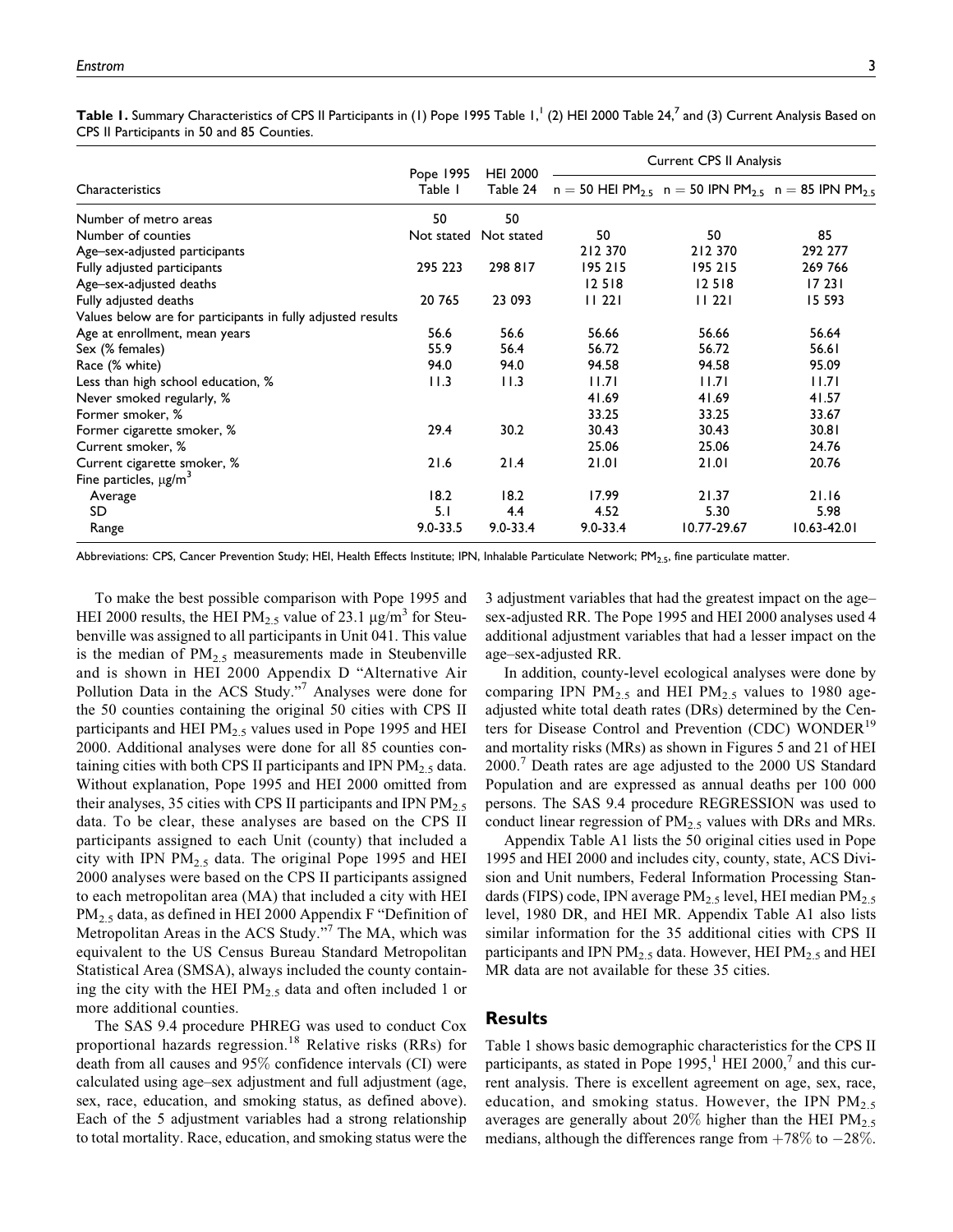|                                                                  |    | PM <sub>2.5</sub> Years and Source Number of Counties Number of Participants Number of Deaths |        | <b>RR</b> | 95% CI Lower Upper Average PM <sub>25</sub> |       |
|------------------------------------------------------------------|----|-----------------------------------------------------------------------------------------------|--------|-----------|---------------------------------------------|-------|
| Age-sex adjusted RR for the continental United States            |    |                                                                                               |        |           |                                             |       |
| 1979-1983 IPN                                                    | 85 | 292 277                                                                                       | 17321  | 1.038     | $(1.014 - 1.063)$                           | 21.16 |
| 1979-1983 IPN                                                    | 50 | 212 370                                                                                       | 12518  | 1.046     | $(1.013 - 1.081)$                           | 21.36 |
| 1979-1983 HEI                                                    | 50 | 212 370                                                                                       | 12518  | 1.121     | $(1.078 - 1.166)$                           | 17.99 |
| Fully adjusted RR for the continental United States              |    |                                                                                               |        |           |                                             |       |
| 1979-1983 IPN                                                    | 85 | 269 766                                                                                       | 15 593 | 1.023     | $(0.997 - 1.049)$                           | 21.15 |
| 1979-1983 IPN                                                    | 50 | 195 215                                                                                       | 11221  | 1.025     | $(0.990 - 1.061)$                           | 21.36 |
| 1979-1983 HEI                                                    | 50 | 195 215                                                                                       | 11221  | 1.082     | $(1.039 - 1.128)$                           | 17.99 |
| Age-sex adjusted RR for Ohio Valley States (IN, KY, OH, PA, WV)  |    |                                                                                               |        |           |                                             |       |
| 1979-1983 IPN                                                    | 17 | 56 979                                                                                        | 3649   | 1.126     | $(1.011 - 1.255)$                           | 25.51 |
| 1979-1983 IPN                                                    | 12 | 45 303                                                                                        | 2942   | 1.079     | $(0.951 - 1.225)$                           | 25.76 |
| 1979-1983 HEI                                                    | 12 | 45 303                                                                                        | 2942   | 1.153     | $(1.027 - 1.296)$                           | 22.02 |
| Fully adjusted RR for Ohio Valley states (IN, KY, OH, PA, WV)    |    |                                                                                               |        |           |                                             |       |
| 1979-1983 IPN                                                    | 17 | 53 026                                                                                        | 3293   | 1.096     | $(0.978 - 1.228)$                           | 25.51 |
| 1979-1983 IPN                                                    | 12 | 42 174                                                                                        | 2652   | 1.050     | $(0.918 - 1.201)$                           | 25.75 |
| 1979-1983 HEI                                                    | 12 | 42 174                                                                                        | 2652   | 1.111     | $(0.983 - 1.256)$                           | 22.02 |
| Age-sex adjusted RR for states other than the Ohio Valley states |    |                                                                                               |        |           |                                             |       |
| 1979-1983 IPN                                                    | 68 | 235 298                                                                                       | 13 672 | 0.999     | $(0.973 - 1.027)$                           | 20.11 |
| 1979-1983 IPN                                                    | 38 | 167 067                                                                                       | 9576   | 0.983     | $(0.946 - 1.021)$                           | 20.18 |
| 1979-1983 HEI                                                    | 38 | 167 067                                                                                       | 9576   | 1.045     | $(0.997 - 1.096)$                           | 16.90 |
| Fully adjusted RR for states other than the Ohio Valley states   |    |                                                                                               |        |           |                                             |       |
| 1979-1983 IPN                                                    | 68 | 216 740                                                                                       | 12 300 | 0.994     | $(0.967 - 1.023)$                           | 20.09 |
| 1979-1983 IPN                                                    | 38 | 153 041                                                                                       | 8569   | 0.975     | $(0.936 - 1.015)$                           | 20.15 |
| 1979-1983 HEI                                                    | 38 | 153 041                                                                                       | 8569   | 1.025     | $(0.975 - 1.078)$                           | 16.89 |

Table 2. Age–Sex-Adjusted and Fully Adjusted Relative Risk of Death From All Causes (RR and 95% CI) From September 1, 1982 Through August 31, 1988 Associated With Change of 10  $\mu$ g/m<sup>3</sup> Increase in PM<sub>2.5</sub> for CPS II Participants Residing in 50 and 85 Counties in the Continental United States With 1979 to 1983 IPN PM<sub>2.5</sub> Measurements.<sup>a</sup>

Abbreviations: CI, confidence interval; CPS, Cancer Prevention Study; HEI, Health Effects Institute; IPN, Inhalable Particulate Network; PM<sub>2.5</sub>, particulate matter.  $^{\rm a}$ Analysis includes continental United States, 5 Ohio Valley states, and remainder of the states. Appendix Table A1 lists the 85 cities and counties with PM $_{2.5}$ measurements.

Table 2 shows that during 1982 to 1988, there was no significant relationship between IPN  $PM_{2.5}$  and total mortality in the entire United States. The fully adjusted RR and 95% CI was 1.023 (0.997-1.049) for a 10  $\mu$ g/m<sup>3</sup> increase in PM<sub>2.5</sub> in all 85 counties and 1.025 (0.990-1.061) in the 50 original counties. Indeed, the fully adjusted RR was not significant in any area of the United States, such as, the states west of the Mississippi River, the states east of the Mississippi River, the 5 Ohio Valley states (Indiana, Kentucky, Ohio, Pennsylvania, and West Virginia), and the states other than the Ohio Valley states. The age–sex-adjusted and fully adjusted RRs in the states other than the Ohio Valley states are all consistent with no relationship and most are very close to 1.00. The slightly positive age–sex-adjusted RRs for the entire United States and the Ohio Valley states became statistically consistent with no relationship after controlling for the 3 confounding variables of race, education, and smoking status.

However, the fully adjusted RR for the entire United States was 1.082 (1.039-1.128) when based on the HEI  $PM_{2.5}$  values in 50 counties. This RR agrees quite well with the fully adjusted RR of 1.067 (1.037-1.099) for 1982 to 1989, which is shown in Table 34 of the June 2009 HEI Extended Follow-up Research Report (HEI 2009).<sup>20</sup> Thus, the positive nationwide RRs in the CPS II cohort depend upon the use of HEI  $PM_{2.5}$  values. The nationwide RRs are consistent with no effect when based on IPN  $PM_{2.5}$  values. The findings in Table 2 clearly demonstrate the large influence of  $PM_{2.5}$  values and geography on the RRs.

Table 3 shows that the fully adjusted RR in California was 0.992 (0.954-1.032) when based on IPN  $PM_{2.5}$  values in all 11 California counties. This null finding is consistent with the 15 other findings of a null relationship in California, all of which are shown in Appendix Table B1. However, when the RR is based on the 4 California counties used in Pope 1995 and HEI 2000, there is a significant inverse relationship. The fully adjusted RR is 0.879 (0.805-0.960) when based on the IPN  $PM_{2.5}$  values and is 0.870 (0.788-0.960) when based on the HEI PM<sub>2.5</sub> values. This significant inverse relationship is in exact agreement with the finding of a special analysis of the CPS II cohort done for HEI by Krewski in 2010, which yielded a fully adjusted RR of 0.872 (0.805-0.944) during 1982 to 1989 in California when based on HEI  $PM_{2.5}$  values.<sup>21</sup> In this instance, the California RRs are clearly dependent upon the number of counties used.

Table 4 shows that the ecological analysis based on linear regression is quite consistent with the proportional hazard regression results in Tables 2 and 3, in spite of the fact that the regression results are not fully adjusted. Using 1980 age-adjusted white total DRs versus HEI  $PM_{2.5}$  values in 50 counties, linear regression yielded a regression coefficient of 6.96 (standard error  $[SE] = 1.85$ ) that was statistically significant at the 95% confidence level. Pope 1995 reported a significant regression coefficient for 50 cities of 8.0 ( $SE = 1.4$ ). However, this positive coefficient is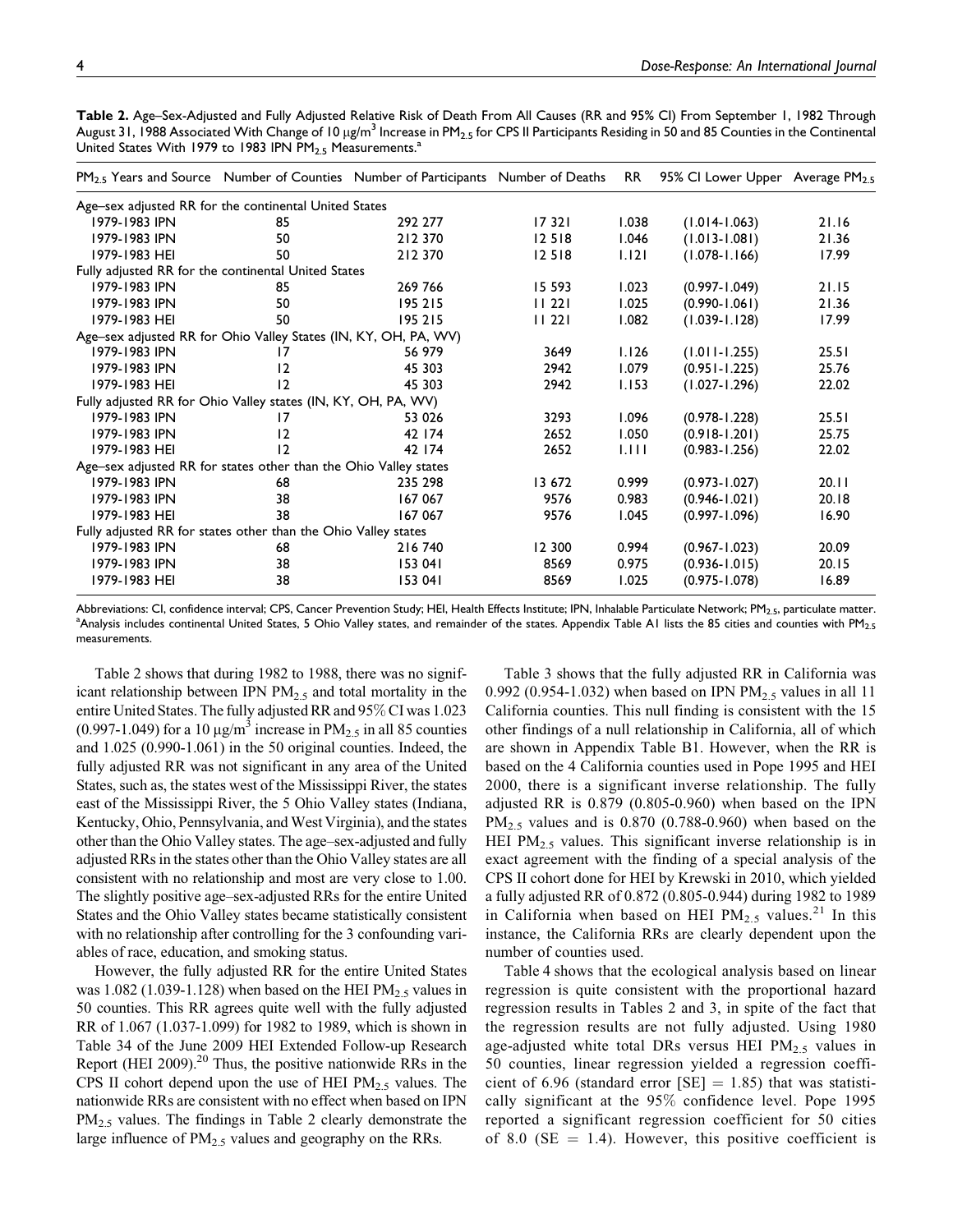Table 3. Age–Sex-Adjusted and Fully Adjusted Relative Risk of Death From All Causes (RR and 95% CI) From September 1, 1982 Through August 31, 1988 Associated With 10  $\mu$ g/m<sup>3</sup> Increase in PM<sub>2.5</sub> for California CPS II Participants Living in 4 and 11 Counties With 1979 to 1983 IPN  $PM<sub>2.5</sub>$  Measurements.<sup>a</sup>

| $PM_2$ , Years and Source                                                                            | Number of<br>Counties | Number of<br>Participants | Number of<br>Deaths | <b>RR</b> | 95% CI of RR<br>Lower Upper | Average $PM_{25}$ |
|------------------------------------------------------------------------------------------------------|-----------------------|---------------------------|---------------------|-----------|-----------------------------|-------------------|
| Age-sex adjusted RR for California during 1982 to 1988                                               |                       |                           |                     |           |                             |                   |
| 1979-1983 IPN                                                                                        | $\mathsf{L}$          | 66 615                    | 3856                | 1.005     | $(0.968 - 1.043)$           | 24.08             |
| 1979-1983 IPN                                                                                        | 4                     | 40 527                    | 2146                | 0.904     | $(0.831 - 0.983)$           | 24.90             |
| 1979-1983 HEI                                                                                        | 4                     | 40 527                    | 2146                | 0.894     | $(0.817 - 0.986)$           | 18.83             |
| Fully adjusted (age, sex, race, education, and smoking status) RR for California during 1982 to 1988 |                       |                           |                     |           |                             |                   |
| 1979-1983 IPN                                                                                        |                       | 60 521                    | 3512                | 0.992     | $(0.954 - 1.032)$           | 24.11             |
| 1979-1983 IPN                                                                                        | 4                     | 36 201                    | 1939                | 0.879     | $(0.805 - 0.960)$           | 25.01             |
| 1979-1983 HEI                                                                                        | 4                     | 36 201                    | 1939                | 0.870     | $(0.788 - 0.960)$           | 18.91             |
| Fully adjusted (44 confounders) RR for California during 1982 to 1989 as per Krewski <sup>21</sup>   |                       |                           |                     |           |                             |                   |
| "Same" Standard Cox Model 1979-1983 HEI                                                              | 4                     | 40 408                    |                     | 0.872     | $(0.805 - 0.944)$           | $\sim$ 19         |
| "Different" Standard Cox Model 1979-1983 HEI                                                         | 4                     | 38 925                    |                     | 0.893     | $(0.823 - 0.969)$           | $\sim$ 19         |

Abbreviations: CI, confidence interval; CPS, Cancer Prevention Study; HEI, Health Effects Institute; IPN, Inhalable Particulate Network; PM<sub>2.5</sub>, particulate matter. <sup>a</sup>Also, fully adjusted RR for California participants in 4 counties from September 1, 1982 through December 31, 1989 as calculated by Krewski.<sup>21</sup>

| Table 4. Linear Regression Results for 1979 to 1983 IPN PM <sub>2.5</sub> and 1979 to 1983 HEI PM <sub>2.5</sub> Versus 1980 Age-Adjusted White Total Death Rate |  |  |
|------------------------------------------------------------------------------------------------------------------------------------------------------------------|--|--|
| (DR) for 85 Counties With IPN PM <sub>2.5</sub> Data and for 50 HEI 2000 Counties With IPN PM <sub>2.5</sub> and HEI PM <sub>2.5</sub> data.                     |  |  |

|                                              | Number of    | DR or MR  | DR or MR  |            | 95% CI of DR or MR Slope |         |
|----------------------------------------------|--------------|-----------|-----------|------------|--------------------------|---------|
| DR or MR, PM <sub>2.5</sub> Years and Source | Counties     | Intercept | Slope     | Lower      | Upper                    | P Value |
| <b>Entire continental United States</b>      |              |           |           |            |                          |         |
| DR and 1979-1983 IPN                         | 85           | 892.68    | 6.8331    | 3.8483     | 9.8180                   | 0.0000  |
| DR and 1979-1983 HEI                         | 50           | 910.92    | 6.9557    | 3.2452     | 10.6662                  | 0.0004  |
| MR and 1979-1983 IPN                         | 50           | 0.6821    | 0.0102    | 0.0044     | 0.0160                   | 0.0009  |
| MR and 1979-1983 HEI                         | 50           | 0.6754    | 0.0121    | 0.0068     | 0.0173                   | 0.0000  |
| Ohio Valley states (IN, KY, OH, PA, and WV)  |              |           |           |            |                          |         |
| DR and 1979-1983 IPN                         | 17           | 941.77    | 6.0705    | $-0.0730$  | 12.2139                  | 0.0524  |
| DR and 1979-1983 HEI                         | 12           | 1067.29   | 1.3235    | $-7.3460$  | 9.9930                   | 0.7408  |
| MR and 1979-1983 IPN                         | 12           | 0.8153    | 0.0077    | $-0.0054$  | 0.0208                   | 0.2202  |
| MR and 1979-1983 HEI                         | 12           | 0.9628    | 0.0020    | $-0.0080$  | 0.0121                   | 0.6608  |
| States other than the Ohio Valley states     |              |           |           |            |                          |         |
| DR and 1979-1983 IPN                         | 68           | 921.45    | 4.8639    | 0.9093     | 8.8186                   | 0.0167  |
| DR and 1979-1983 HEI                         | 38           | 934.66    | 4.8940    | $-0.4337$  | 10.2218                  | 0.0706  |
| MR and 1979-1983 IPN                         | 38           | 0.8111    | 0.0020    | $-0.0054$  | 0.0094                   | 0.5891  |
| MR and 1979-1983 HEI                         | 38           | 0.7334    | 0.0072    | 0.0000     | 0.0144                   | 0.0491  |
| States west of the Mississippi river         |              |           |           |            |                          |         |
| DR and 1979-1983 IPN                         | 36           | 920.10    | 4.0155    | $-0.9396$  | 8.9706                   | 0.1088  |
| DR and 1979-1983 HEI                         | 22           | 930.11    | 4.1726    | $-5.2015$  | 13.5468                  | 0.3642  |
| MR and 1979-1983 IPN                         | 22           | 0.8663    | $-0.0025$ | $-0.0162$  | 0.0112                   | 0.7067  |
| MR and 1979-1983 HEI                         | 22           | 0.6413    | 0.0134    | $-0.0018$  | 0.0285                   | 0.0807  |
| California                                   |              |           |           |            |                          |         |
| DR and 1979-1983 IPN                         | $\mathbf{L}$ | 921.71    | 3.6516    | $-1.8230$  | 9.1262                   | 0.1656  |
| DR and 1979-1983 HEI                         | 4            | 992.50    | 1.9664    | $-46.6929$ | 50.6256                  | 0.8780  |
| MR and 1979-1983 IPN                         | 4            | 0.9529    | $-0.0074$ | $-0.0600$  | 0.0453                   | 0.6072  |
| MR and 1979-1983 HEI                         | 4            | 0.8336    | $-0.0021$ | $-0.0618$  | 0.0576                   | 0.8935  |

Abbreviations: CI, confidence interval; HEI, Health Effects Institute; IPN, Inhalable Particulate Network; MR, mortality risk; PM<sub>2.5</sub>, particulate matter. <sup>a</sup> Linear regression results are also shown for 1979 to 1983 IPN PM<sub>2.5</sub> and 1979 to 1983 HEI PM<sub>2.5</sub> versus MR for the 50 "cities" (metropolitan areas) in figures 5 and 21 in HEI 2000.

misleading because both DRs and  $PM<sub>2.5</sub>$  levels are higher in the East than in the West. Regional regression analyses did not generally yield significant regression coefficients. Specifically, there were no significant regression coefficients for California, the 5 Ohio Valley states, or all states west of the Mississippi River. These findings reinforce the CPS II cohort evidence of statistically insignificant  $PM_{2.5}$  MR throughout the United States.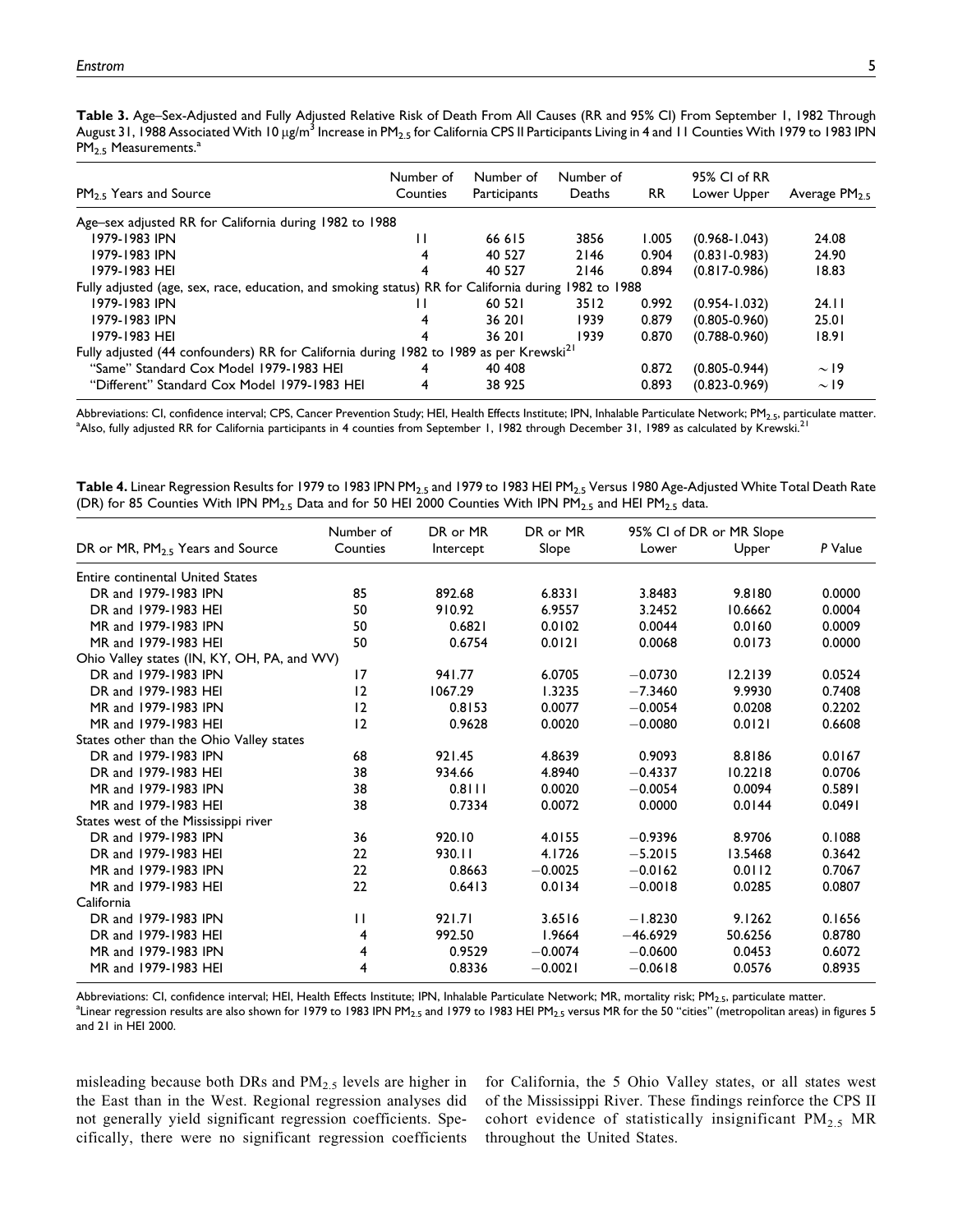## Conclusion

This independent analysis of the CPS II cohort found that there was no significant relationship between  $PM_{2.5}$  and death from all causes during 1982 to 1988, when the best available  $PM_{2.5}$ measurements were used for the 50 original counties and for all 85 counties with  $PM<sub>2.5</sub>$  data and CPS II participants. However, a positive relationship was found when the HEI  $PM_{2.5}$  measurements were used for the 50 original counties, consistent with the findings in Pope 1995 and HEI 2000. This null and positive evidence demonstrates that the  $PM<sub>2.5</sub>$  mortality relationship is not robust and is quite sensitive to the  $PM_{2.5}$  data and CPS II participants used in the analysis.

Furthermore, the following statement on page 80 of HEI 2000 raises serious doubts about the quality of the air pollution data used in Pope 1995 and HEI 2000: "AUDIT OF AIR QUALITY DATA. The ACS study was not originally designed as an air pollution study. The air quality monitoring data used for the ACS analyses came from various sources, some of which are now technologically difficult to access. Documentation of the statistical reduction procedures has been lost. Summary statistics for different groups of standard metropolitan statistical areas had been derived by different investigators. These data sources do not indicate whether the tabulated values refer to all or a subset of monitors in a region or whether they represent means or medians."<sup>7</sup>

The Pope 1995 and HEI 2000 analyses were based on 50 median  $PM_{2.5}$  values shown in Appendix A of the 1988 Brookhaven National Laboratory Report 52122 by Lipfert et al.<sup>22</sup> These analyses did not use or cite the high quality and widely known EPA IPN  $PM_{2.5}$  data in spite of the fact that these data have been available in 2 detailed EPA reports since 1986.<sup>16,17</sup> Lipfert informed HEI about the IPN data in 1998: "During the early stages of the Reanalysis Project, I notified HEI and the reanalysis contractors of the availability of an updated version of the IPN data from EPA, which they apparently obtained. This version includes more locations and a slightly longer period of time. It does not appear that the newer IPN data are listed in Appendix G, and it is thus not possible to confirm if SMSA assignments were made properly."<sup>23</sup>

Thus, the HEI Reanalysis Team failed to properly "evaluate the sensitivity of the original findings to the indicators of exposure to fine particle air pollution used by the Original Investigators" and failed to select "all participants who lived within each MA for which data on sulfate or fine particle pollution were available."<sup>7</sup> Furthermore, HEI 2009 did not use these data even though the investigators were aware of my 2005 null  $PM_{2.5}$  mortality findings in California,<sup>8</sup> which were based on the IPN data for 11 California counties, instead of the 4 California counties used in Pope 1995 and HEI 2000. Indeed, HEI 2009 did not cite my 2005 findings, in spite of my personal discussion of these findings with Pope, Jerrett, and Burnett on July 11,  $2008.<sup>24</sup>$  Finally, HEI 2009 did not acknowledge or address my 2006 concerns about the geographic variation in  $PM_{2.5}$  MR clearly shown in HEI 2000 Figure  $21<sub>1</sub><sup>7</sup>$  which is included here as Appendix Figure C1. HEI 2009 entirely avoided the issue of geographic variation in  $PM_{2.5}$  MR and omitted the equivalent to HEI 2000 Figure 21.

Since 2002, HEI has repeatedly refused to provide the cityspecific  $PM<sub>2</sub>$ -related MR for the 50 cities included in HEI 2000 Figure  $21.^{15}$  I estimated these MRs in 2010 based on visual measurements of HEI 2000 Figure 5, and my estimates are shown in Appendix Table A1.<sup>25</sup> Figure 21 and its MRs represented early evidence that there was no  $PM_{2.5}$ -related MR in California. Appendix Table B1 shows the now overwhelming 2000 to 2016 evidence from 6 different cohorts that there is no relationship between  $PM_{2.5}$  and total mortality in California. Indeed, the weighted average RR of the latest results from the 6 California cohorts is  $RR = 0.999$  $(0.988 - 1.010).^{26}$ 

The authors of the CPS II  $PM_{2.5}$  mortality publications, which began with Pope 1995, have faced original criticism, $2-4$  my criticism,  $6-10,14,15$  and the criticism of the HSSTC and its subpoena.<sup>11-13</sup> Now, my null findings represent a direct challenge to the positive findings of Pope 1995. All of this criticism is relevant to the EPA claim that  $PM_{2.5}$  has a *causal* relationship to total mortality. The authors of Pope 1995, HEI 2000, and HEI 2009 need to promptly address my findings, as well as the earlier criticism. Then, they need to cooperate with critics on transparent air pollution epidemiology analyses of the CPS II cohort data.

Also, major scientific journals like the New England Journal of Medicine (NEJM) and Science, which have consistently written about the positive relationship between  $PM_{2.5}$  and total mortality, need to publish evidence of no relationship when strong null evidence is submitted to them. In 2015, Science immediately rejected without peer reviewing 3 versions of strong evidence that  $PM_{2.5}$  does not *cause* premature deaths.<sup>5</sup> In 2016, Science immediately rejected without peer reviewing this article. Indeed, this article was rejected by NEJM, Science, and 5 other major journals, as described in a detailed compilation of relevant correspondence.<sup>27</sup> Most troubling is the rejection by the American Journal of Respiratory and Clinical Care Medicine, which has published Pope 1995 and several other  $PM_{2.5}$  mortality articles based on the CPS II cohort data.

In summary, the null CPS II  $PM<sub>2.5</sub>$  mortality findings in this article directly challenge the original positive Pope 1995 findings, and they raise serious doubts about the CPS II epidemiologic evidence supporting the  $PM<sub>2.5</sub>$  NAAQS. These findings demonstrate the importance of independent and transparent analysis of underlying data. Finally, these findings provide strong justification for further independent analysis of CPS II cohort data.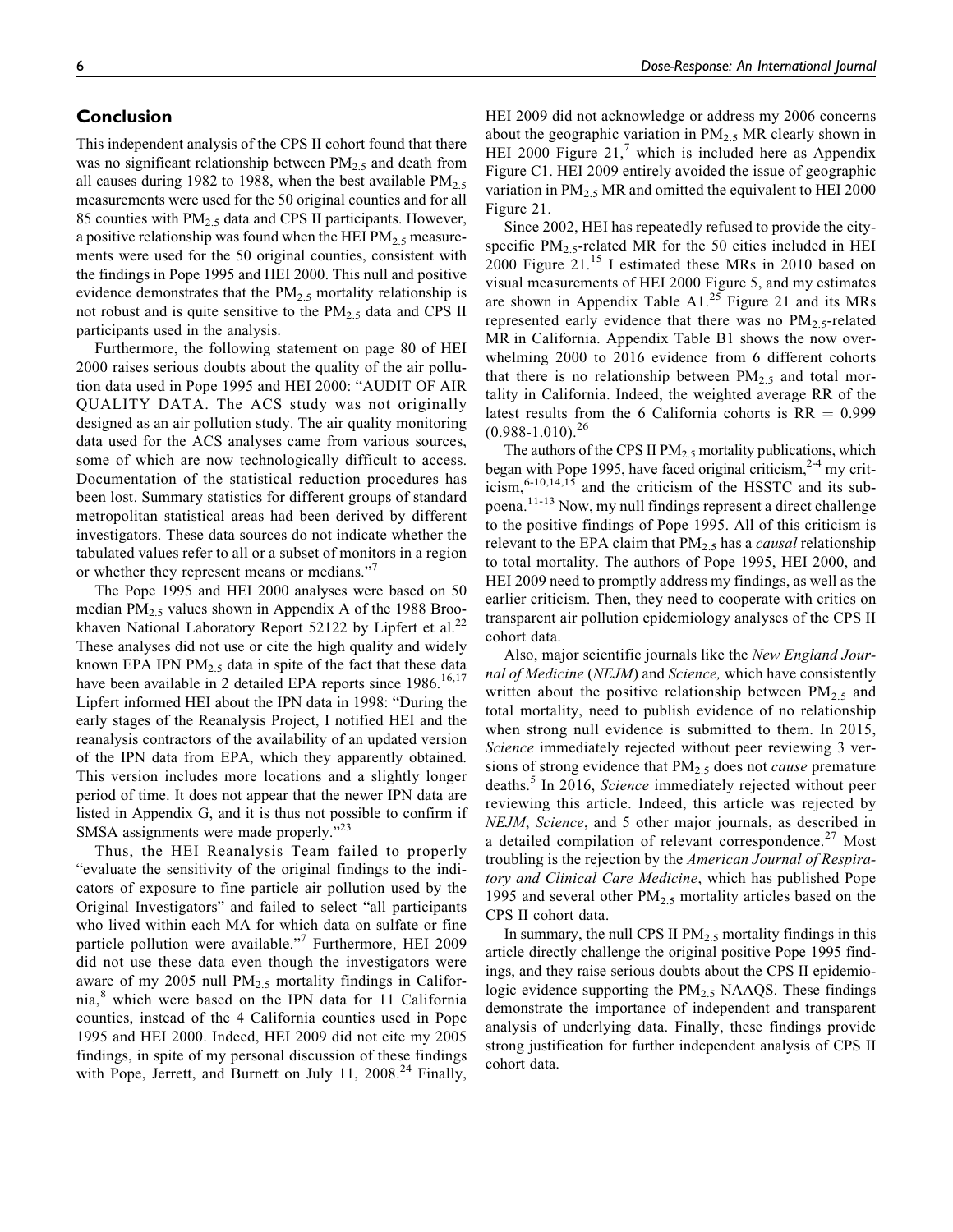## Appendix A

Table A1. List of the 85 Counties Containing the 50 Cities Used in Pope 1995, HEI 2000, and This Analysis, as well as the 35 Additional Cities Used Only in This Analysis.<sup>a</sup>

| State         | ACS<br>Div-Unit | <b>FIPS</b><br>Code | <b>IPN/HEI County</b><br>Containing<br>IPN/HEI City | <b>IPN/HEI City</b><br>With PM <sub>2.5</sub><br>Measurements | 1979-1983<br>IPN PM <sub>2.5</sub> , $\mu$ g/m <sup>3</sup> ,<br>(Weighted Average) | 1979-1983<br>HEI PM <sub>2.5</sub> , $\mu$ g/m <sup>3</sup><br>(Median) | 1980 Age-Adj<br>White Death<br>Rate (DR) | HEI Figure 5<br><b>Mortality Risk</b><br>(MR) |
|---------------|-----------------|---------------------|-----------------------------------------------------|---------------------------------------------------------------|-------------------------------------------------------------------------------------|-------------------------------------------------------------------------|------------------------------------------|-----------------------------------------------|
| AL            | 01037           | 01073               | Jefferson                                           | Birmingham                                                    | 25.6016                                                                             | 24.5                                                                    | 1025.3                                   | 0.760                                         |
| AL            | 01049           | 01097               | Mobile                                              | Mobile                                                        | 22.0296                                                                             | 20.9                                                                    | 1067.2                                   | 0.950                                         |
| $\mathsf{AZ}$ | 03700           | 04013               | Maricopa                                            | Phoenix                                                       | 15.7790                                                                             | 15.2                                                                    | 953.0                                    | 0.855                                         |
| AR            | 04071           | 05119               | Pulaski                                             | Little Rock                                                   | 20.5773                                                                             | 17.8                                                                    | 1059.4                                   | 0.870                                         |
| CA            | 06001           | 06001               | Alameda                                             | Livermore                                                     | 14.3882                                                                             |                                                                         | 1016.6                                   |                                               |
| CA            | 06002           | 06007               | <b>Butte</b>                                        | Chico                                                         | 15.4525                                                                             |                                                                         | 962.5                                    |                                               |
| CA            | 06003           | 06013               | Contra Costa                                        | Richmond                                                      | 13.9197                                                                             |                                                                         | 937.I                                    |                                               |
| CA            | 06004           | 06019               | Fresno                                              | Fresno                                                        | 18.3731                                                                             | 10.3                                                                    | 1001.4                                   | 0.680                                         |
| ${\sf CA}$    | 06008           | 06029               | Kern                                                | Bakersfield                                                   | 30.8628                                                                             |                                                                         | 1119.3                                   |                                               |
| CA            | 06051           | 06037               | Los Angeles                                         |                                                               | 28.2239                                                                             | 21.8                                                                    | 1035.1                                   | 0.760                                         |
| CA            | 06019           | 06065               | Riverside                                           | Los Angeles<br>Rubidoux                                       | 42.0117                                                                             |                                                                         | 1013.9                                   |                                               |
| CA            | 06020           | 06073               | San Diego                                           |                                                               | 18.9189                                                                             |                                                                         | 943.7                                    |                                               |
|               |                 |                     |                                                     | San Diego                                                     |                                                                                     |                                                                         |                                          |                                               |
| CA            | 06021           | 06075               | San Francisco                                       | San Francisco                                                 | 16.3522                                                                             | 12.2                                                                    | 1123.1                                   | 0.890                                         |
| CA            | 06025           | 06083               | Santa Barbara                                       | Lompoc                                                        | 10.6277                                                                             |                                                                         | 892.8                                    |                                               |
| CA            | 06026           | 06085               | Santa Clara                                         | San Jose                                                      | 17.7884                                                                             | 12.4                                                                    | 921.9                                    | 0.885                                         |
| CO            | 07004           | 08031               | Denver                                              | Denver                                                        | 10.7675                                                                             | 16.1                                                                    | 967.3                                    | 0.925                                         |
| CO            | 07047           | 08069               | Larimer                                             | Fort Collins                                                  | 11.1226                                                                             |                                                                         | 810.5                                    |                                               |
| CO            | 07008           | 08101               | Pueblo                                              | Pueblo                                                        | 10.9155                                                                             |                                                                         | 1024.1                                   |                                               |
| CT            | 08001           | 09003               | Hartford                                            | Hartford                                                      | 18.3949                                                                             | 14.8                                                                    | 952.0                                    | 0.845                                         |
| CT            | 08004           | 09005               | Litchfield                                          | Litchfield                                                    | 11.6502                                                                             |                                                                         | 941.5                                    |                                               |
| DE            | 09002           | 10001               | Kent                                                | Dover                                                         | 19.5280                                                                             |                                                                         | 959.4                                    |                                               |
| DE            | 09004           | 10003               | New Castle                                          | Wilmington                                                    | 20.3743                                                                             |                                                                         | 1053.7                                   |                                               |
| DC            | 10001           | 11001               | Dist Columbia                                       | Washington                                                    | 25.9289                                                                             | 22.5                                                                    | 993.2                                    | 0.850                                         |
| FL.           | 11044           | 12057               | Hillsborough                                        | Tampa                                                         | 13.7337                                                                             | 11.4                                                                    | 1021.8                                   | 0.845                                         |
| GA            | 12027           | 13051               | Chatham                                             | Savannah                                                      | 17.8127                                                                             |                                                                         | 1029.6                                   |                                               |
| GA            | 12062           | $13121$             | Fulton                                              | Atlanta                                                       | 22.5688                                                                             | 20.3                                                                    | 1063.5                                   | 0.840                                         |
| ID            | 13001           | 16001               | <b>ADA</b>                                          | <b>Boise</b>                                                  | 18.0052                                                                             | 12.1                                                                    | 892.6                                    | 0.600                                         |
| IL            | 14089           | 17031               | Cook                                                | Chicago                                                       | 25.1019                                                                             | 21.0                                                                    | 1076.3                                   | 0.945                                         |
| IL            | 14098           | 17197               | Will                                                | Braidwood                                                     | 17.1851                                                                             |                                                                         | 1054.0                                   |                                               |
| IN            | 15045           | 18089               | Lake                                                | Gary                                                          | 27.4759                                                                             | 25.2                                                                    | 1129.8                                   | 0.995                                         |
| IN            | 15049           | 18097               | Marion                                              | Indianapolis                                                  | 23.0925                                                                             | 21.1                                                                    | 1041.2                                   | 0.970                                         |
| KS            | 17287           | 20173               | Sedgwick                                            | Wichita                                                       | 15.0222                                                                             | 13.6                                                                    | 953.4                                    | 0.890                                         |
| KS            | 17289           | 20177               | Shawnee                                             | Topeka                                                        | 11.7518                                                                             | 10.3                                                                    | 933.7                                    | 0.830                                         |
| KY            | 18010           | 21019               | Boyd                                                | Ashland                                                       | 37.7700                                                                             |                                                                         | 84.6                                     |                                               |
| KY            | 18055           | $21111$             | lefferson                                           | Louisville                                                    | 24.2134                                                                             |                                                                         | 1095.7                                   |                                               |
| MD            | 21106           | 24510               | <b>Baltimore City</b>                               | Baltimore                                                     | 21.6922                                                                             |                                                                         | 1237.8                                   |                                               |
| <b>MD</b>     | 21101           | 24031               | Montgomery                                          | Rockville                                                     | 20.2009                                                                             |                                                                         | 881.9                                    |                                               |
| MA            | 22105           | 25013               | Hampden                                             | Springfield                                                   | 17.5682                                                                             |                                                                         | 1025.3                                   |                                               |
| MA            | 22136           | 25027               | Worcester                                           | Worcester                                                     | 16.2641                                                                             |                                                                         | 1014.6                                   |                                               |
| MN            | 25001           | 27053               | Hennepin                                            | Minneapolis                                                   | 15.5172                                                                             | 13.7                                                                    | 905.3                                    | 0.815                                         |
| MN            | 25150           | 27123               | Ramsey                                              | St Paul                                                       | 15.5823                                                                             |                                                                         | 935.7                                    |                                               |
| MS            | 26086           | 28049               | Hinds                                               | Jackson                                                       | 18.1339                                                                             | 15.7                                                                    | 1087.4                                   | 0.930                                         |
| MO            | 27001           | 29095               | Jackson                                             | Kansas City                                                   | 17.8488                                                                             |                                                                         | 1090.3                                   |                                               |
| MT            | 28009           | 30063               | Missoula                                            | Missoula                                                      | 17.6212                                                                             |                                                                         | 938.0                                    |                                               |
| MT            | 28011           | 30093               | Silver Bow                                          | <b>Butte</b>                                                  | 16.0405                                                                             |                                                                         | 1299.5                                   |                                               |
| <b>NE</b>     | 30028           | 31055               | Douglas                                             | Omaha                                                         | 15.2760                                                                             | 13.1                                                                    | 991.0                                    | 0.880                                         |
| ${\sf NV}$    | 31101           | 32031               | Washoe                                              | Reno                                                          | 13.1184                                                                             | 11.8                                                                    | 1049.5                                   | 0.670                                         |
| NJ            | 33004           | 34007               | Camden                                              | Camden                                                        | 20.9523                                                                             |                                                                         | 146.9                                    |                                               |
| NJ            | 33007           | 34013               | Essex                                               | Livingston                                                    | 16.4775                                                                             |                                                                         | 1072.7                                   |                                               |
|               | 33009           | 34017               | Hudson                                              |                                                               |                                                                                     | 17.3                                                                    | 1172.6                                   | 0.810                                         |
| NJ            |                 |                     |                                                     | Jersey City                                                   | 19.9121                                                                             | 9.0                                                                     |                                          | 0.710                                         |
| <b>NM</b>     | 34201           | 35001               | Bernalillo                                          | Albuquerque                                                   | 12.8865                                                                             |                                                                         | 1014.7                                   |                                               |
| NY.           | 36014           | 36029               | Erie                                                | <b>Buffalo</b>                                                | 25.1623                                                                             | 23.5                                                                    | 1085.6                                   | 0.960                                         |
| NY.           | 35001           | 36061               | New York                                            | New York City                                                 | 23.9064                                                                             |                                                                         | 1090.4                                   |                                               |
| NC            | 37033           | 37063               | Durham                                              | Durham                                                        | 19.4092                                                                             | 16.8                                                                    | 1039.2                                   | 1.000                                         |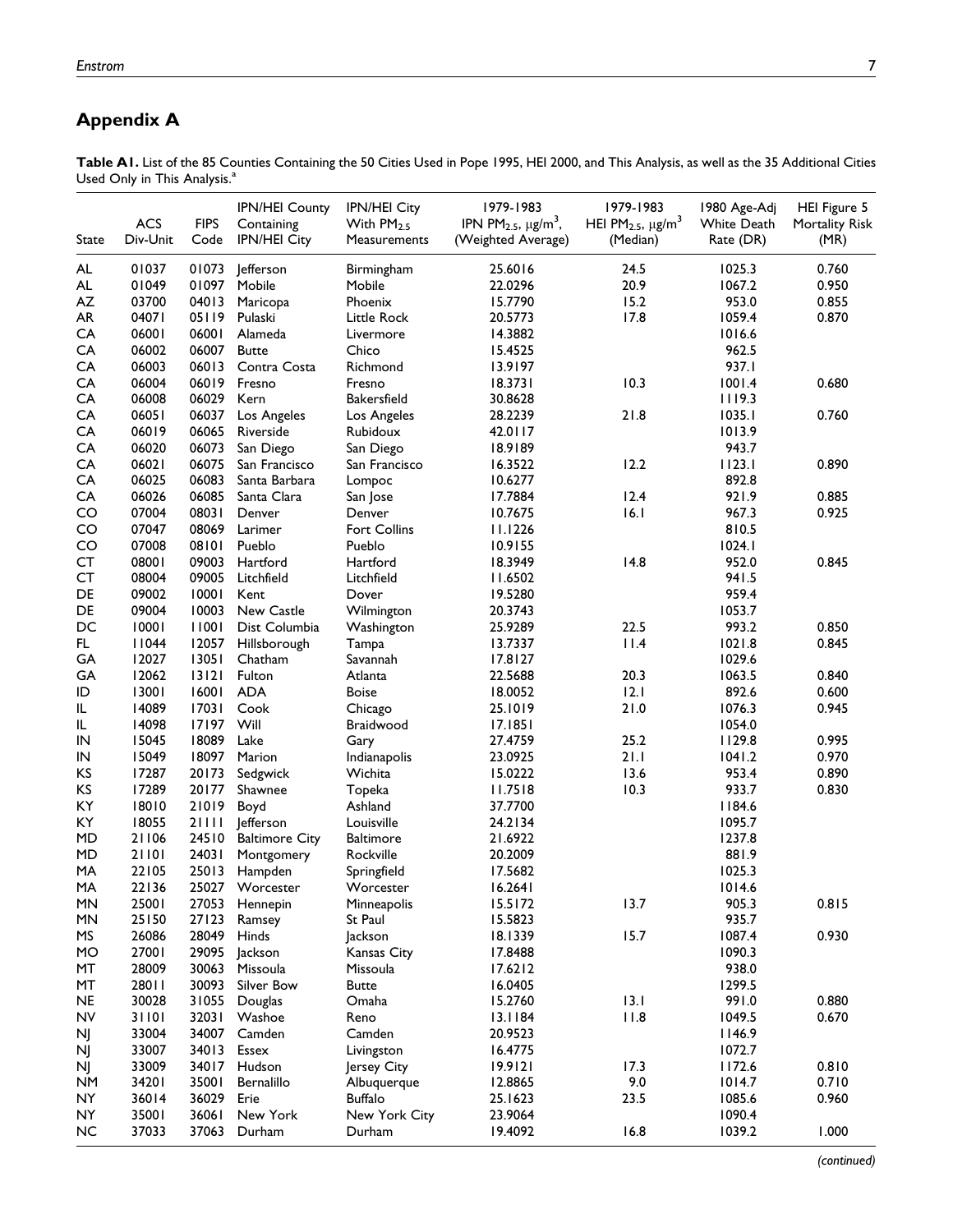| State     | <b>ACS</b><br>Div-Unit | <b>FIPS</b><br>Code | <b>IPN/HEI County</b><br>Containing<br><b>IPN/HEI City</b> | <b>IPN/HEI City</b><br>With $PM2.5$<br>Measurements | 1979-1983<br>IPN PM <sub>2.5</sub> , $\mu$ g/m <sup>3</sup> ,<br>(Weighted Average) | 1979-1983<br>HEI PM <sub>2.5</sub> , $\mu$ g/m <sup>3</sup><br>(Median) | 1980 Age-Adj<br>White Death<br>Rate (DR) | HEI Figure 5<br>Mortality Risk<br>(MR) |
|-----------|------------------------|---------------------|------------------------------------------------------------|-----------------------------------------------------|-------------------------------------------------------------------------------------|-------------------------------------------------------------------------|------------------------------------------|----------------------------------------|
| <b>NC</b> | 37064                  | 37119               | Mecklenburg                                                | Charlotte                                           | 24.1214                                                                             | 22.6                                                                    | 932.8                                    | 0.835                                  |
| OH        | 39009                  | 39017               | <b>Butler</b>                                              | Middletown                                          | 25.1789                                                                             |                                                                         | 1108.3                                   |                                        |
| OH        | 39018                  | 39035               | Cuyahoga                                                   | Cleveland                                           | 28.4120                                                                             | 24.6                                                                    | 1089.1                                   | 0.980                                  |
| OH        | 39031                  | 39061               | Hamilton                                                   | Cincinnati                                          | 24.9979                                                                             | 23.1                                                                    | 1095.2                                   | 0.980                                  |
| OH        | 39041                  | 39081               | lefferson                                                  | Steubenville                                        | 29.6739                                                                             | 23.1                                                                    | 1058.6                                   | 1.145                                  |
| OH        | 39050                  | 39099               | Mahoning                                                   | Youngstown                                          | 22.9404                                                                             | 20.2                                                                    | 1058.4                                   | 1.060                                  |
| OH        | 39057                  | 39113               | Montgomery                                                 | Dayton                                              | 20.8120                                                                             | 18.8                                                                    | 1039.5                                   | 0.980                                  |
| OH        | 39077                  | 39153               | Summit                                                     | Akron                                               | 25.9864                                                                             | 24.6                                                                    | 1064.0                                   | 1.060                                  |
| OK        | 40055                  | 40109               | Oklahoma                                                   | Oklahoma City                                       | 14.9767                                                                             | 15.9                                                                    | 1050.4                                   | 0.985                                  |
| <b>OR</b> | 41019                  | 41039               | Lane                                                       | Eugene                                              | 17.1653                                                                             |                                                                         | 885.5                                    |                                        |
| <b>OR</b> | 41026                  | 41051               | Multnomah                                                  | Portland                                            | 16.3537                                                                             | 14.7                                                                    | 1060.8                                   | 0.830                                  |
| PA        | 42101                  | 42003               | Allegheny                                                  | Pittsburgh                                          | 29.1043                                                                             | 17.9                                                                    | 1115.6                                   | 1.005                                  |
| PA        | 42443                  | 42095               | Northampton                                                | <b>Bethlehem</b>                                    | 19.5265                                                                             |                                                                         | 998.6                                    |                                        |
| PA        | 43002                  | 42101               | Philadelphia                                               | Philadelphia                                        | 24.0704                                                                             | 21.4                                                                    | 1211.0                                   | 0.910                                  |
| R1        | 45001                  | 44007               | Providence                                                 | Providence                                          | 14.2341                                                                             | 12.9                                                                    | 1006.1                                   | 0.890                                  |
| SC        | 46016                  | 45019               | Charleston                                                 | Charleston                                          | 16.1635                                                                             |                                                                         | 1023.5                                   |                                        |
| <b>TN</b> | 51019                  | 47037               | Davidson                                                   | Nashville                                           | 21.8944                                                                             | 20.5                                                                    | 981.9                                    | 0.845                                  |
| <b>TN</b> | 51088                  | 47065               | Hamilton                                                   | Chattanooga                                         | 18.2433                                                                             | 16.6                                                                    | 1087.9                                   | 0.840                                  |
| TX        | 52811                  | 48113               | Dallas                                                     | <b>Dallas</b>                                       | 18.7594                                                                             | 16.5                                                                    | 1024.9                                   | 0.850                                  |
| TX        | 52859                  | 48141               | El Paso                                                    | El Paso                                             | 16.9021                                                                             | 15.7                                                                    | 903.5                                    | 0.910                                  |
| <b>TX</b> | 52882                  | 48201               | <b>Harris</b>                                              | Houston                                             | 18.0421                                                                             | 13.4                                                                    | 1025.7                                   | 0.700                                  |
| UT        | 53024                  | 49035               | Salt Lake                                                  | Salt Lake City                                      | 16.6590                                                                             | 15.4                                                                    | 954.3                                    | 1.025                                  |
| <b>VA</b> | 55024                  | 51059               | Fairfax                                                    | Fairfax                                             | 19.5425                                                                             |                                                                         | 925.7                                    |                                        |
| VA        | 55002                  | 51710               | Norfolk City                                               | <b>Norfolk</b>                                      | 19.5500                                                                             | 16.9                                                                    | 1139.3                                   | 0.910                                  |
| <b>WA</b> | 56017                  | 53033               | King                                                       | Seattle                                             | 14.9121                                                                             | 11.9                                                                    | 943.6                                    | 0.780                                  |
| <b>WA</b> | 56032                  | 53063               | Spokane                                                    | Spokane                                             | 13.5200                                                                             | 9.4                                                                     | 959.2                                    | 0.810                                  |
| <b>WV</b> | 58130                  | 54029               | Hancock                                                    | Weirton                                             | 25.9181                                                                             |                                                                         | 1094.8                                   |                                        |
| <b>WV</b> | 58207                  | 54039               | Kanawha                                                    | Charleston                                          | 21.9511                                                                             | 20.1                                                                    | 1149.5                                   | 1.005                                  |
| <b>WV</b> | 58117                  | 54069               | Ohio                                                       | Wheeling                                            | 23.9840                                                                             | 33.4                                                                    | 1117.5                                   | 1.020                                  |
| WI        | 59005                  | 55009               | Brown                                                      | Green Bay                                           | 20.5462                                                                             |                                                                         | 931.0                                    |                                        |
| WI        | 59052                  | 55105               | Rock                                                       | Beloit                                              | 19.8584                                                                             |                                                                         | 1019.4                                   |                                        |

Table A1. (continued)

 $^{\rm a}$ Each location includes State, ACS Division Unit number, Federal Information Processing Standards (FIPS) code, IPN/HEI county, IPN/HEI city with PM $_{2.5}$ measurements, 1979-1983 IPN average PM<sub>2.5</sub> level, 1979-1983 HEI median PM<sub>2.5</sub> level, 1980 age-adjusted white county total death rate (annual deaths per 100 000), and HEI 2000 figure 5 mortality risk for HEI city (metropolitan area). List also includes 35 additional counties containing cities with IPN PM<sub>2.5</sub> data used in this analysis. These 35 counties do not have HEI PM<sub>2.5</sub> data.

## Appendix B

Table B1. Epidemiologic Cohort Studies of PM<sub>2.5</sub> and Total Mortality in California, 2000 to 2016: Relative Risk of Death From All Causes (RR and 95% CI) Associated With Increase of 10 µg/m<sup>3</sup> in PM<sub>2.5</sub> [\(http://scientificintegrityinstitute.org/NoPMDeaths081516.pdf\)](http://scientificintegrityinstitute.org/NoPMDeaths081516.pdf).

| Krewski 2000 and 2010 <sup>a,b</sup> CA CPS II Cohort<br>(N = [18 000 M + 22 408 F]; 4 MSAs; 1979-1983 PM <sub>2.5</sub> ; 44 covariates) |                                                                                                                                                | $N = 40 408$  | $RR = 0.872(0.805 - 0.944)$                                 | 1982-1989              |
|-------------------------------------------------------------------------------------------------------------------------------------------|------------------------------------------------------------------------------------------------------------------------------------------------|---------------|-------------------------------------------------------------|------------------------|
| McDonnell 2000 <sup>c</sup>                                                                                                               | CA AHSMOG Cohort<br>$(N \sim [1347 M + 2422 F]$ ; SC&SD&SF AB; M RR = 1.09 (0.98-1.21) & F RR $\sim$ 0.98 (0.92-1.03))                         | N $\sim$ 3800 | RR $\sim$ 1.00 (0.95-1.05)                                  | 1977-1992              |
| Jerrett 2005 <sup>d</sup>                                                                                                                 | CPS II Cohort in LA Basin $N = 22905$<br>$(N = 22 905 M$ and F; 267 zip code areas; 1999-2000 PM <sub>2.5</sub> ; 44 cov + max confounders)    |               | $RR = 1.11 (0.99 - 1.25)$                                   | 1982-2000              |
| Enstrom 2005 <sup>e</sup> CA CPS I Cohort<br>(N = [15 573 M + 20 210 F]; 11 counties; 1979-1983 PM <sub>25</sub> )                        |                                                                                                                                                | $N = 35783$   | $RR = 1.039(1.010-1.069)$<br>$RR = 0.997(0.978 - 1.016)$    | 1973-1982<br>1983-2002 |
| Enstrom 2006 <sup>f</sup><br>(N = [15 573 M + 20 210 F]; 11 counties; 1979-1983 and 1999-2001 PM <sub>2.5</sub> )                         | CA CPS I Cohort                                                                                                                                | $N = 35783$   | $RR = 1.061 (1.017 - 1.106)$<br>$RR = 0.995(0.968 - 1.024)$ | 1973-1982<br>1983-2002 |
| $Z$ eger $2008^g$                                                                                                                         | MCAPS Cohort "West" $N = 3100000$<br>$(N = [1.5 M M + 1.6 M F]$ ; Medicare enrollees in CA + OR + WA (CA = 73%); 2000-2005 PM <sub>2.5</sub> ) |               | $RR = 0.989(0.970-1.008)$                                   | 2000-2005              |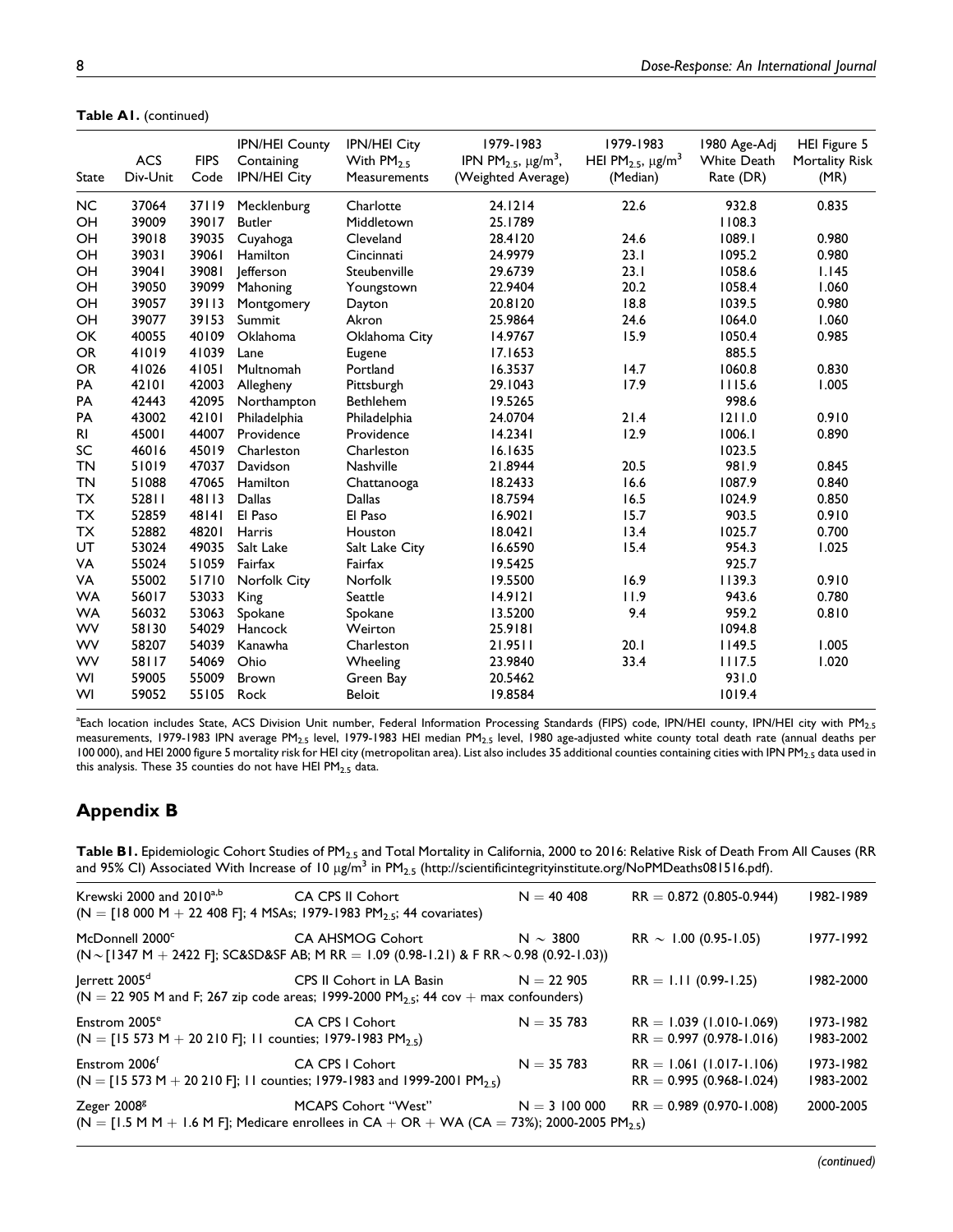#### Table B1. (continued)

| $ $ errett 2010 $n$                                                                                                                  | CA CPS II Cohort<br>$(N = [34 367 M + 43 400 F]$ ; 54 counties; 2000 PM <sub>2.5</sub> ; KRG ZIP; 20 ind cov + 7 eco var; slide 12)                                                                                   |                             | $N = 77 767$ RR $\sim 0.994 (0.965 - 1.025)$                | 1982-2000              |
|--------------------------------------------------------------------------------------------------------------------------------------|-----------------------------------------------------------------------------------------------------------------------------------------------------------------------------------------------------------------------|-----------------------------|-------------------------------------------------------------|------------------------|
| Krewski 2010 <sup>b</sup> (2009)<br>(4 MSAs; 1979-1983 PM <sub>2.5</sub> ; 44 cov)<br>(7 MSAs; 1999-2000 PM <sub>2.5</sub> ; 44 cov) | <b>CA CPS II Cohort</b>                                                                                                                                                                                               | $N = 40 408$<br>$N = 50930$ | $RR = 0.960(0.920 - 1.002)$<br>$RR = 0.968(0.916 - 1.022)$  | 1982-2000<br>1982-2000 |
| lerrett 2011'                                                                                                                        | CA CPS II Cohort CA CPS II Cohort<br>$(N = [32 509 M + 41 100 F]; 54$ counties; 2000 PM <sub>2.5</sub> ; KRG ZIP Model; 20 ind cov + 7 eco var; Table 28)                                                             | $N = 73,609$                | $RR = 0.994(0.965 - 1.024)$<br>$RR = 1.002 (0.992 - 1.012)$ | 1982-2000<br>1982-2000 |
| Lipsett 2011<br>$(N = [73 489 F]; 2000-2005 PM_{2.5})$                                                                               | $(N = 132 509 M + 41 100 F$ ; 54 counties; 2000 PM <sub>2.5</sub> ; Nine Model Ave; 20 ic + 7 ev; Figure 22 and Tables 27-32)<br><b>CA Teachers Cohort</b>                                                            | $N = 73,489$                | $RR = 1.01(0.95 - 1.09)$                                    | 2000-2005              |
| Ostro $2011^k$<br>$(N = [43 220 F]; 2002-2007 PM_{2.5})$                                                                             | <b>CA Teachers Cohort</b>                                                                                                                                                                                             | $N = 43220$                 | $RR = 1.06(0.96 - 1.16)$                                    | 2002-2007              |
| $ $ errett 2013 <sup>1</sup>                                                                                                         | CA CPS II Cohort $N = 73$ 711 RR = 1.060 (1.003-1.120)<br>$(N = \lceil \sim 32\,550\,M + \sim 41\,161\,F\rfloor$ ; 54 counties; 2000 PM <sub>2.5</sub> ; LUR Conurb Model; 42 ind cov + 7 eco var + 5 metro; Table 6) |                             |                                                             | 1982-2000              |
| $ $ errett 2013 $ $                                                                                                                  | CA CPS II Cohort $N = 73$ 711<br>(Same parameters and model as above, except including co-pollutants NO <sub>2</sub> and Ozone; Table 5)                                                                              |                             | $RR = 1.028(0.957 - 1.104)$                                 | 1982-2000              |
| Ostro $2015^m$<br>$(N = [101 881 F]; 2002-2007 PM_{2.5})$ (all natural causes of death)                                              | CA Teachers Cohort                                                                                                                                                                                                    | $N = 101884$                | $RR = 1.01(0.98-1.05)$                                      | 2001-2007              |
| Thurston 2016 <sup>n</sup>                                                                                                           | <b>CA NIH-AARP Cohort</b><br>(N = $[\sim$ 95 965 M + $\sim$ 64 245 F]; full baseline model: PM <sub>2.5</sub> by zip code; Table 3) (all natural causes of death)                                                     |                             | $N = 160 209$ RR = 1.02 (0.99-1.04)                         | 2000-2009              |
|                                                                                                                                      | Enstrom 2016 unpublished CA NIH-AARP Cohort $N = 160368$ RR = 1.001 (0.949-1.055)<br>(N = [ $\sim$ 96 059 M + $\sim$ 64 309 F]; full baseline model: 2000 PM <sub>2.5</sub> by county)                                |                             |                                                             | 2000-2009              |

<sup>a</sup>Krewski D. "Reanalysis of the Harvard Six Cities Study and the American Cancer Society Study of Particulate Air Pollution and Mortality: HEI Special Report. July 2000". 2000. Figure 5 and Figure 21 of Part II: Sensitivity Analyses<http://www.scientificintegrityinstitute.org/HEIFigure5093010.pdf>.

 $^{\rm b}$ Krewski D. August 31, 2010 letter from Krewski to Health Effects Institute and CARB with California-specific PM $_{2.5}$  mortality results from Table 34 in Krewski 2009. 2010. [http://www.arb.ca.gov/research/health/pm-mort/HEI\\_Correspondence.pdf](http://www.arb.ca.gov/research/health/pm-mort/HEI_Correspondence.pdf)

 $^{\circ}$ McDonnell WF, Nishino-Ishikawa N, Petersen FF, Chen LH, Abbey DE. Relationships of mortality with the fine and coarse fractions of long-term ambient PM<sub>10</sub> concentrations in nonsmokers. J Expo Anal Environ Epidemiol. 2000;10(5):427-436.<http://www.scientificintegrityinstitute.org/JEAEE090100.pdf> <sup>d</sup>

Jerrett M, Burnett RT, Ma R, et al. Spatial Analysis of Air Pollution and Mortality in Los Angeles. Epidemiology. 2005;16(6):727-736. [http://www.scientificinte](http://www.scientificintegrityinstitute.org/Jerrett110105.pdf)[grityinstitute.org/Jerrett110105.pdf](http://www.scientificintegrityinstitute.org/Jerrett110105.pdf)

e<br>Finstrom JE. Fine particulate air pollution and total mortality among elderly Californians, 1973-2002. I*nhal Toxicol*. 2005;17(14):803-816. [http://www.arb.ca.gov/](http://www.arb.ca.gov/planning/gmerp/dec1plan/gmerp_comments/enstrom.pdf) [planning/gmerp/dec1plan/gmerp\\_comments/enstrom.pdf](http://www.arb.ca.gov/planning/gmerp/dec1plan/gmerp_comments/enstrom.pdf), and<http://www.scientificintegrityinstitute.org/IT121505.pdf>

f Enstrom JE. Response to "A Critique of 'Fine Particulate Air Pollution and Total Mortality Among Elderly Californians, 1973-2002" by Bert Brunekreef, PhD, and Gerard Hoek, PhD'. Inhal Toxicol. 2006:18:509-514. [http://www.scientificintegrityinstitute.org/IT060106.pdf,](http://www.scientificintegrityinstitute.org/IT060106.pdf) and<http://www.scientificintegrityinstitute.org/ITBH060106.pdf> <sup>g</sup> <sup>8</sup>Zeger SL, Dominici F, McDermott A, Samet JM. Mortality in the Medicare Population and Chronic Exposure to Fine Particulate Air Pollution in Urban Centers (2000-2005). Environ Health Perspect. 2008;116:1614-1619. [http://ehp03.niehs.nih.gov/article/info:](http://ehp03.niehs.nih.gov/article/info) doi/10.1289/ehp.11449 <sup>h</sup>

Jerrett M. February 26, 2010 CARB Symposium Presentation by Principal Investigator, Michael Jerrett, UC Berkeley/CARB Proposal No. 2624-254 "Spatiotemporal Analysis of Air Pollution and Mortality in California Based on the American Cancer Society Cohort". 2010. [http://www.scientificintegrityinsti](http://www.scientificintegrityinstitute.org/CARBJerrett022610.pdf)[tute.org/CARBJerrett022610.pdf](http://www.scientificintegrityinstitute.org/CARBJerrett022610.pdf)

i Jerrett M. October 28, 2011 Revised Final Report for Contract No. 06-332 to CARB Research Screening Committee, Principal Investigator Michael Jerrett, "Spatiotemporal Analysis of Air Pollution and Mortality in California Based on the American Cancer Society Cohort" Co-Investigators: Burnett RT, Pope CA III, Krewski D, Thurston G, Christakos G, Hughes E, Ross Z, Shi Y, Thun M. 2011. [http://www.arb.ca.gov/research/rsc/10-28-11/item1dfr06-332.pdf,](http://www.arb.ca.gov/research/rsc/10-28-11/item1dfr06-332.pdf) and [http://](http://www.scientificintegrityinstitute.org/Jerrett012510.pdf) [www.scientificintegrityinstitute.org/Jerrett012510.pdf](http://www.scientificintegrityinstitute.org/Jerrett012510.pdf), and<http://www.scientificintegrityinstitute.org/JerrettCriticism102811.pdf>

.<br>Lipsett MJ, Ostro BD, Reynolds P, et al. Long-term Exposure to Air Pollution and Cardiorespiratory Disease in the California Teachers Study Cohort. Am J Respir Crit Care Med. 2011;184(7);828-835.<http://ajrccm.atsjournals.org/content/184/7/828.full.pdf> <sup>k</sup>

 $^\kappa$ Ostro B, Lipsett M, Reynolds P, et al. Long-Term Exposure to Constituents of Fine Particulate Air Pollution and Mortality: Results from the California Teachers Study. Environ Health Perspect. 2010;118(3):363-369. [http://ehp03.niehs.nih.gov/article/info:](http://ehp03.niehs.nih.gov/article/info) doi/10.1289/ehp.0901181 <sup>l</sup>

Jerrett M, Burnett RT, Beckerman BS, et al. Spatial analysis of air pollution and mortality in California. Am J Respir Crit Care Med. 2013;188(5):593-599. doi:10.1164/ rccm.201303-0609OC. PMID:[23805824.](http://www.ncbi.nlm.nih.gov/pubmed/23805824)

mOstro B, Hu J, Goldberg D, et al. Associations of Mortality with Long-Term Exposures to Fine and Ultrafine Particles, Species and Sources: Results from the California Teachers Study Cohort. Environ Health Perspect. 2015;123(6):549-556. [http://ehp.niehs.nih.gov/1408565/,](http://ehp.niehs.nih.gov/1408565/) or<http://dx.doi.org/10.1289/ehp.1408565> "Thurston GD, Ahn J, Cromar KR, et al. Ambient Particulate Matter Air Pollution Exposure and Mortality in the NIH-AARP Diet and Health Cohort. Environ Health Perspect. 2016;124(4):484-490.<http://ehp.niehs.nih.gov/1509676/>

US EPA. Regulatory Impact Analysis related to the Proposed Revisions to the National Ambient Air Quality Standards for Particulate Matter EPA-452/R-12-003. 2012. [http://www.epa.gov/ttn/ecas/regdata/RIAs/PMRIACombinedFile\\_Bookmarked.pdf](http://www.epa.gov/ttn/ecas/regdata/RIAs/PMRIACombinedFile_Bookmarked.pdf)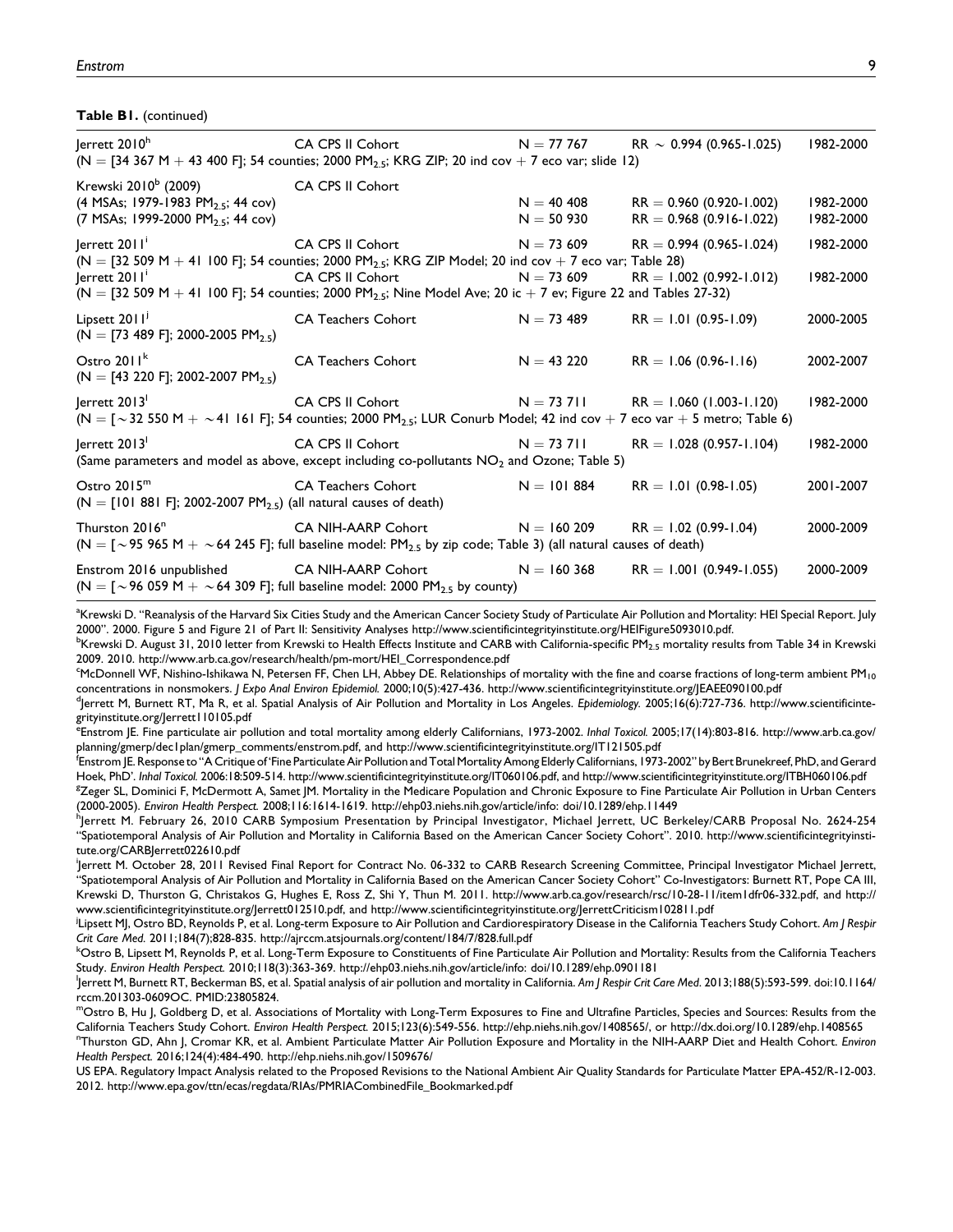

## Appendix C

Figure C1. 1982 to 1989 PM<sub>2.5</sub> mortality risk (MR) in 50 cities (metropolitan areas) shown in Figure 21 on page 197 of HEI 2000<sup>7,9</sup> and listed in Appendix Table B1. Figure 21. Spatial overlay of fine particle levels and relative risk of mortality. Interval classifications for fine particles (in g/m<sup>3</sup>): low 8.99 to 17.03: medium 17.03 to 25.07; high 25.07 to 33. Interval classifications for relative risks of mortality: low 0.052 to 0.711; medium 0.711 to 0.919; high 0.919 to 1.128.

### Acknowledgments

The author thanks the American Cancer Society for helping initiate my epidemiologic career ([http://www.scientificintegrityinstitute.org/](http://www.scientificintegrityinstitute.org/Detels082773.pdf) [Detels082773.pdf\)](http://www.scientificintegrityinstitute.org/Detels082773.pdf), for providing me with essential research support for many years ([http://www.scientificintegrityinstitute.org/Mormon-](http://www.scientificintegrityinstitute.org/MormonLAT120689.pdf)[LAT120689.pdf](http://www.scientificintegrityinstitute.org/MormonLAT120689.pdf)), for granting me unique access to California CPS I cohort data ([http://www.scientificintegrityinstitute.org/CACP-](http://www.scientificintegrityinstitute.org/CACPSI090391.pdf)[SI090391.pdf\)](http://www.scientificintegrityinstitute.org/CACPSI090391.pdf), for selecting me as a Researcher who enrolled CPS II participants and worked with CPS II epidemiologists ([http://](http://www.scientificintegrityinstitute.org/Enstrom090213.pdf) [www.scientificintegrityinstitute.org/Enstrom090213.pdf\)](http://www.scientificintegrityinstitute.org/Enstrom090213.pdf), and for making it possible for me to obtain unique access to the CPS II cohort data and detailed documentation. In addition, the author sincerely thanks Professors Melvin Schwartz, Lester Breslow, and Nikolai Vavilov, as well as Mr. Lehman Feldenstein, for the training and inspiration that made it possible for me to conduct and publish this research [\(http://](http://www.scientificintegrityinstitute.org/AFAJEEAS051715.pdf) [www.scientificintegrityinstitute.org/AFAJEEAS051715.pdf\)](http://www.scientificintegrityinstitute.org/AFAJEEAS051715.pdf).

## Declaration of Conflicting Interests

The author(s) declared no potential conflicts of interest with respect to the research, authorship, and/or publication of this article.

#### Funding

The author(s) disclosed receipt of the following financial support for the research, authorship, and/or publication of this article: The American Cancer Society provided the funding for the establishment of the CSP II cohort in 1982, the mortality follow-up from 1982 through 1988, and the preparation of the computerized files and documentation used for this research.

#### Supplemental Material

The online supplemental material is available at [http://journals](http://journals.sagepub.com/doi/suppl/10.1177/1559325817693345) [.sagepub.com/doi/suppl/10.1177/1559325817693345.](http://journals.sagepub.com/doi/suppl/10.1177/1559325817693345)

#### References

- 1. Pope CA III, Thun MJ, Namboodiri MM, et al. Particulate air pollution as a predictor of mortality in a prospective study of U.S. adults. Am J Resp Crit Care Med. 1995;151(3 pt 1): 669-674. doi:10.1164/ajrccm.151.3.7881654.
- 2. Kaiser J. Showdown over clean air science. Science. 1997; 277(5325):466-469.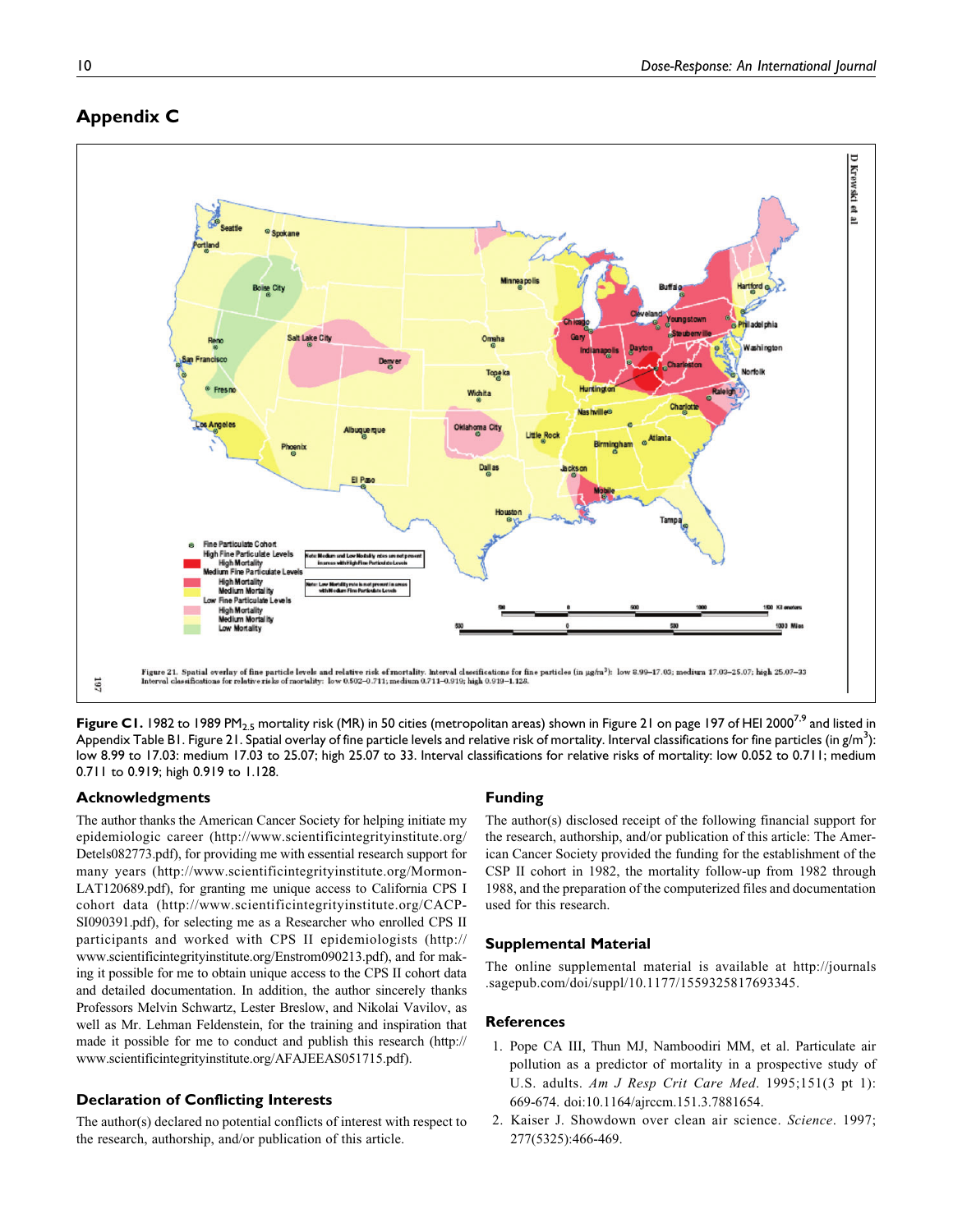- 3. Gamble JF.  $PM<sub>2.5</sub>$  and mortality in long-term prospective cohort studies: cause-effect or statistical associations? Environ Health Perspect. 1998;106(9):535-549. doi:10.1289/ehp.98106535.
- 4. Phalen RF. The particulate air pollution controversy. Nonlinearity Biol Toxicol Med. 2004;2(4):259-292. doi:10.1080/15401420490900245. Accessed February 20, 2017.
- 5. Enstrom JE, Young SS, Dunn JD, et al. Particulate Matter Does Not Cause Premature Deaths. August 17, 2015. [https://www.nas.](https://www.nas.org/images/documents/PM2.5.pdf) [org/images/documents/PM2.5.pdf](https://www.nas.org/images/documents/PM2.5.pdf) Within Wood P. Concerns about National Academy of Sciences and Scientific Dissent. National Association of Scholars. December 15, 2015. [https://](https://www.nas.org/articles/nas_letter) [www.nas.org/articles/nas\\_letter.](https://www.nas.org/articles/nas_letter) Accessed February 20, 2017.
- 6. Enstrom JE. EPA's Clean Power Plan and  $PM_{2.5}$ -related Co-Benefits. Tenth International Conference on Climate Change. Panel 8. Heartland Institute. Washington, DC: 2015. [http://](http://climateconferences.heartland.org/james-enstrom-iccc10-panel-8/) [climateconferences.heartland.org/james-enstrom-iccc10-panel-8/,](http://climateconferences.heartland.org/james-enstrom-iccc10-panel-8/) and [http://www.scientificintegrityinstitute.org/JEEICCC061115.](http://www.scientificintegrityinstitute.org/JEEICCC061115.pdf) [pdf](http://www.scientificintegrityinstitute.org/JEEICCC061115.pdf). Accessed February 20, 2017.
- 7. Krewski D, Burnett RT, Goldberg MS, et al. Reanalysis of the Harvard Six Cities Study and the American Cancer Society Study of Particulate Air Pollution and Mortality: Special Report. Cambridge, MA: Health Effects Institute; 2000. Part I. Replication and Validation and Part II. Sensitivity Analyses, particularly Figure 5 on page 161, Figure 13 on page 89, and Figure 21 on page 197 and Appendix D and Appendix F. [https://www.healtheffects.](https://www.healtheffects.org/publication/reanalysis-harvard-six-cities-study-and-american-cancer-society-study-particulate-air) [org/publication/reanalysis-harvard-six-cities-study-and-american](https://www.healtheffects.org/publication/reanalysis-harvard-six-cities-study-and-american-cancer-society-study-particulate-air)[cancer-society-study-particulate-air](https://www.healtheffects.org/publication/reanalysis-harvard-six-cities-study-and-american-cancer-society-study-particulate-air). Accessed February 20, 2017.
- 8. Enstrom JE. Fine particulate air pollution and total mortality among elderly Californians, 1973-2002. Inhal Toxicol. 2005; 17(14):803-816. PMID:[16282158.](http://www.ncbi.nlm.nih.gov/pubmed/16282158) [http://scientificintegrityinsti](http://scientificintegrityinstitute.org/IT121505.pdf)[tute.org/IT121505.pdf](http://scientificintegrityinstitute.org/IT121505.pdf)
- 9. Enstrom JE. Response to "A Critique of 'Fine Particulate Air Pollution and Total Mortality Among Elderly Californians, 1973- 2002'" by Bert Brunekreef, PhD, and Gerald Hoek, PhD. Inhal Toxicol. 2006;18(7):509-514. [http://scientificintegrityinstitute.](http://scientificintegrityinstitute.org/IT060106.pdf) [org/IT060106.pdf](http://scientificintegrityinstitute.org/IT060106.pdf)
- 10. Enstrom JE. Particulate Matter is Not Killing Californians. Proceedings of the American Statistical Association 2012 Joint Statistical Meeting, Section on Risk Analysis, San Diego, CA: 2012: pages 2324-2336. [https://www.amstat.org/meetings/jsm/2012/](https://www.amstat.org/meetings/jsm/2012/proceedings.cfm) [proceedings.cfm](https://www.amstat.org/meetings/jsm/2012/proceedings.cfm), and [http://www.scientificintegrityinstitute.org/](http://www.scientificintegrityinstitute.org/ASAS092812.pdf) [ASAS092812.pdf](http://www.scientificintegrityinstitute.org/ASAS092812.pdf)
- 11. July 22, 2013 US House Science Committee Final Request to EPA for ACS CPS II Data. [https://science.house.gov/news/](https://science.house.gov/news/press-releases/committee-threatens-subpoena-epa-secret-science) [press-releases/committee-threatens-subpoena-epa-secret-science,](https://science.house.gov/news/press-releases/committee-threatens-subpoena-epa-secret-science) and [https://science.house.gov/sites/republicans.science.house](https://science.house.gov/sites/republicans.science.house.gov/files/documents/07-22-2013%20Smith%20and%20Stewart%20to%20McCarthy.pdf) [.gov/files/documents/07-22-2013](https://science.house.gov/sites/republicans.science.house.gov/files/documents/07-22-2013%20Smith%20and%20Stewart%20to%20McCarthy.pdf)%[20Smith](https://science.house.gov/sites/republicans.science.house.gov/files/documents/07-22-2013%20Smith%20and%20Stewart%20to%20McCarthy.pdf)%[20and](https://science.house.gov/sites/republicans.science.house.gov/files/documents/07-22-2013%20Smith%20and%20Stewart%20to%20McCarthy.pdf)%[20Stewart](https://science.house.gov/sites/republicans.science.house.gov/files/documents/07-22-2013%20Smith%20and%20Stewart%20to%20McCarthy.pdf) %[20to](https://science.house.gov/sites/republicans.science.house.gov/files/documents/07-22-2013%20Smith%20and%20Stewart%20to%20McCarthy.pdf)%[20McCarthy.pdf](https://science.house.gov/sites/republicans.science.house.gov/files/documents/07-22-2013%20Smith%20and%20Stewart%20to%20McCarthy.pdf). Accessed February 20, 2017.
- 12. August 1, 2013 US House Science Committee Subpoena to EPA Requesting ACS CPS II Data. [https://science.house.gov/news/](https://science.house.gov/news/press-releases/smith-subpoenas-epa-s-secret-science) [press-releases/smith-subpoenas-epa-s-secret-science,](https://science.house.gov/news/press-releases/smith-subpoenas-epa-s-secret-science) and [https://](https://science.house.gov/sites/republicans.science.house.gov/files/documents/Subpoena%20link.pdf) [science.house.gov/sites/republicans.science.house.gov/files/](https://science.house.gov/sites/republicans.science.house.gov/files/documents/Subpoena%20link.pdf) [documents/Subpoena](https://science.house.gov/sites/republicans.science.house.gov/files/documents/Subpoena%20link.pdf)%[20link.pdf.](https://science.house.gov/sites/republicans.science.house.gov/files/documents/Subpoena%20link.pdf) Accessed February 20, 2017.
- 13. Brawley OW. August 19, 2013 ACS Brawley Letter to EPA Refusing to Cooperate with August 1, 2013 US House Science Committee Subpoena of ACS CPS II Data. [http://www.](http://www.scientificintegrityinstitute.org/Brawley081913.pdf)

[scientificintegrityinstitute.org/Brawley081913.pdf.](http://www.scientificintegrityinstitute.org/Brawley081913.pdf) Accessed February 20, 2017.

- 14. Gapstur SP. September 20, 2013 ACS Letter to Enstrom Denying CPS II Collaboration as Proposed in September 16, 2013 Enstrom Email. [http://www.scientificintegrityinstitute.org/](http://www.scientificintegrityinstitute.org/GapsturEns092013.pdf) [GapsturEns092013.pdf](http://www.scientificintegrityinstitute.org/GapsturEns092013.pdf). Accessed February 20, 2017.
- 15. Greenbaum D. October 4, 2013 HEI Response to September 26, 2013 Enstrom Email Declining to Conduct Special Analyses of ACS CPS II re 2000 HEI Reanalysis Report[.http://scientificintegrityinsti](http://scientificintegrityinstitute.org/Greenbaum100413.pdf)[tute.org/Greenbaum100413.pdf.](http://scientificintegrityinstitute.org/Greenbaum100413.pdf) Accessed February 20, 2017.
- 16. Hinton DO, Sune JM, Suggs JC, Barnard WF. Inhalable Particulate Network Report: Operation and Data Summary (Mass Concentrations Only). Volume I. April 1979-December 1982. EPA-600/4-84-088a. Research Triangle Park, NC: U.S. Environmental Protection Agency, November 1984, particularly pages 102-160 of 210 total pages. [http://nepis.epa.gov/Exe/ZyPDF.cgi/](http://nepis.epa.gov/Exe/ZyPDF.cgi/20015OU3.PDF?Dockey=20015OU3.PDF) [20015OU3.PDF?Dockey](http://nepis.epa.gov/Exe/ZyPDF.cgi/20015OU3.PDF?Dockey=20015OU3.PDF)=[20015OU3.PDF.](http://nepis.epa.gov/Exe/ZyPDF.cgi/20015OU3.PDF?Dockey=20015OU3.PDF) Accessed February 20, 2017.
- 17. Hinton DO, Sune JM, Suggs JC, Barnard WF. Inhalable Particulate Network Report: Data Summary (Mass Concentrations Only). Volume III. January 1983-December 1984. EPA-600/4- 86/019. Research Triangle Park, NC: U.S. Environmental Protection Agency; April 1986: particularly pages 51-80 of 227 total pages. [http://nepis.epa.gov/Exe/ZyPDF.cgi/9101R4L8.PDF?](http://nepis.epa.gov/Exe/ZyPDF.cgi/9101R4L8.PDF?Dockey=9101R4L8.PDF) [Dockey](http://nepis.epa.gov/Exe/ZyPDF.cgi/9101R4L8.PDF?Dockey=9101R4L8.PDF)=[9101R4L8.PDF](http://nepis.epa.gov/Exe/ZyPDF.cgi/9101R4L8.PDF?Dockey=9101R4L8.PDF)
- 18. SAS, PHREG and REGRESSION Procedures, SAS/STAT 9.4 User's Guide. Cary, NC: SAS Institute Inc. [http://support.sas.com/](http://support.sas.com/documentation/94/index.html) [documentation/94/index.html](http://support.sas.com/documentation/94/index.html). Accessed February 20, 2017.
- 19. Centers for Disease Control. National Center for Health Statistics. 1980 CDC WONDER On-line Database, compiled from Compressed Mortality File CMF 1968-1988. [http://wonder.cdc.gov/](http://wonder.cdc.gov/cmf-icd9.html) [cmf-icd9.html.](http://wonder.cdc.gov/cmf-icd9.html) Assessed April 15, 2016.
- 20. Krewski D, Jerrett M, Burnett RT, et al. Extended Follow-Up and Spatial Analysis of the American Cancer Society Study Linking Particulate Air Pollution and Mortality. HEI Research Report 140, Health Effects Institute, Boston, MA: 2009, particularly Table 34. [https://www.healtheffects.org/publication/extended-follow-and](https://www.healtheffects.org/publication/extended-follow-and-spatial-analysis-american-cancer-society-study-linking-particulate)[spatial-analysis-american-cancer-society-study-linking-particulate.](https://www.healtheffects.org/publication/extended-follow-and-spatial-analysis-american-cancer-society-study-linking-particulate) Accessed February 20, 2017.
- 21. Krewski D. August 31, 2010 Letter to HEI re Special Analysis of California Subjects Within ACS CPS II Cohort Based on 2009 HEI Research Report 140 Methodology. [http://www.arb.ca.gov/](http://www.arb.ca.gov/research/health/pm-mort/HEI_Correspondence.pdf) [research/health/pm-mort/HEI\\_Correspondence.pdf](http://www.arb.ca.gov/research/health/pm-mort/HEI_Correspondence.pdf). Accessed February 20, 2017.
- 22. Lipfert FW, Malone RG, Daum ML, Mendell NR, Yang CC. A Statistical Study of the Macroepidemiology of Air Pollution and Total Mortality. Brookhaven National Laboratory. Upton, NY. Report No. BNL 52122, April 1988, 136 pages. [http://www.osti.](http://www.osti.gov/scitech/servlets/purl/7028097) [gov/scitech/servlets/purl/7028097.](http://www.osti.gov/scitech/servlets/purl/7028097) Accessed February 20, 2017.
- 23. Lipfert F. Commentary on the HEI reanalysis of the Harvard Six Cities Study and the American Cancer Society Study of Particulate Air Pollution and Mortality. J Toxicol Environ Health A. 2003;66(16-19):1705-1714; discussion 1715-1722. doi:10.1080/ 15287390306443.
- 24. Enstrom JE. July 11, 2008 CARB PM<sub>2.5</sub> Premature Deaths Teleconference Involving Enstrom, Pope, Jerrett, and